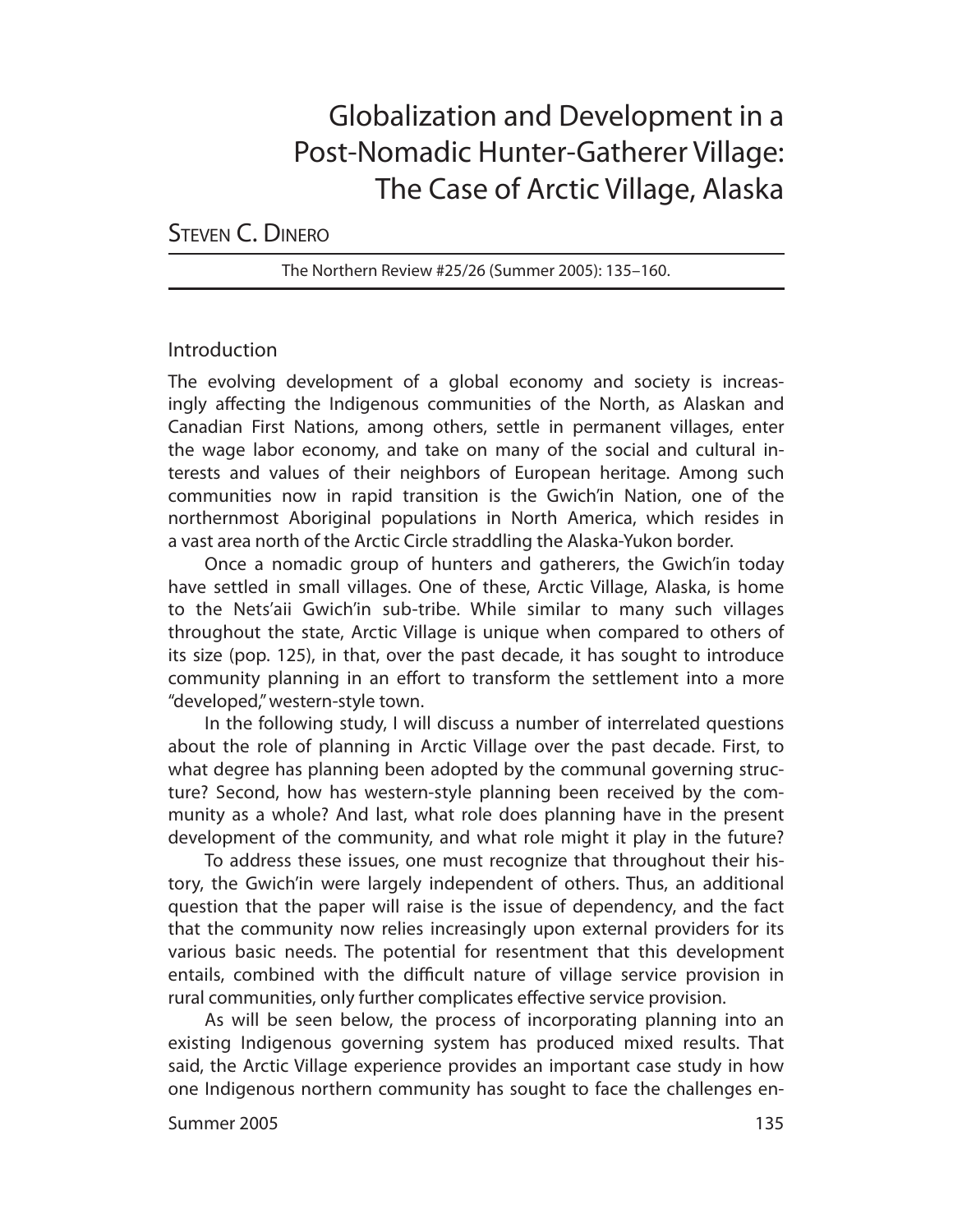countered by post-nomadic hunters and gatherers in an era of globalization.

# Alaskan Gwich'in Historical Background, 1850-1990

In order to fully understand the present-day Gwich'in, it is first necessary to give some background concerning this community and how it shifted from a semi-nomadic lifestyle to a more settled communal environment. As will be seen below, the history of this development is significant in hel-

ping to explain the level of receptivity to planning in the village today.

The area in which the Alaskan Gwich'in live is comprised of nearly 37,000 square miles of land (Andrews, 1977: 103), located in the interior region of northeast Alaska known as the Northern Plateaus Province (Wahrhaftig, 1965: 22; see Map 1). The area experiences extremes in tem peratures: 90° F. is possible in summer, while it can reach as low as -50° F. in winter. Winter lasts from mid-September, when the first snows fall, until breakup in mid-June. The region River's banks, to the 1995: xxix.



varies from marshy Map 1. The Venetie Reservation and environs, with lowland valleys, flats English and Gwich'in place names. The Reservation is that stretch for miles bordered by Arctic Village to the north, Venetie to the beyond the Yukon south, and Christian Village to the east. Source: Mishler,

foothills of the Brooks Range. These hills generally reach summits no higher than 1,500-2,500 feet. The land is covered with boreal forest (Slobodin, 1981: 514) and is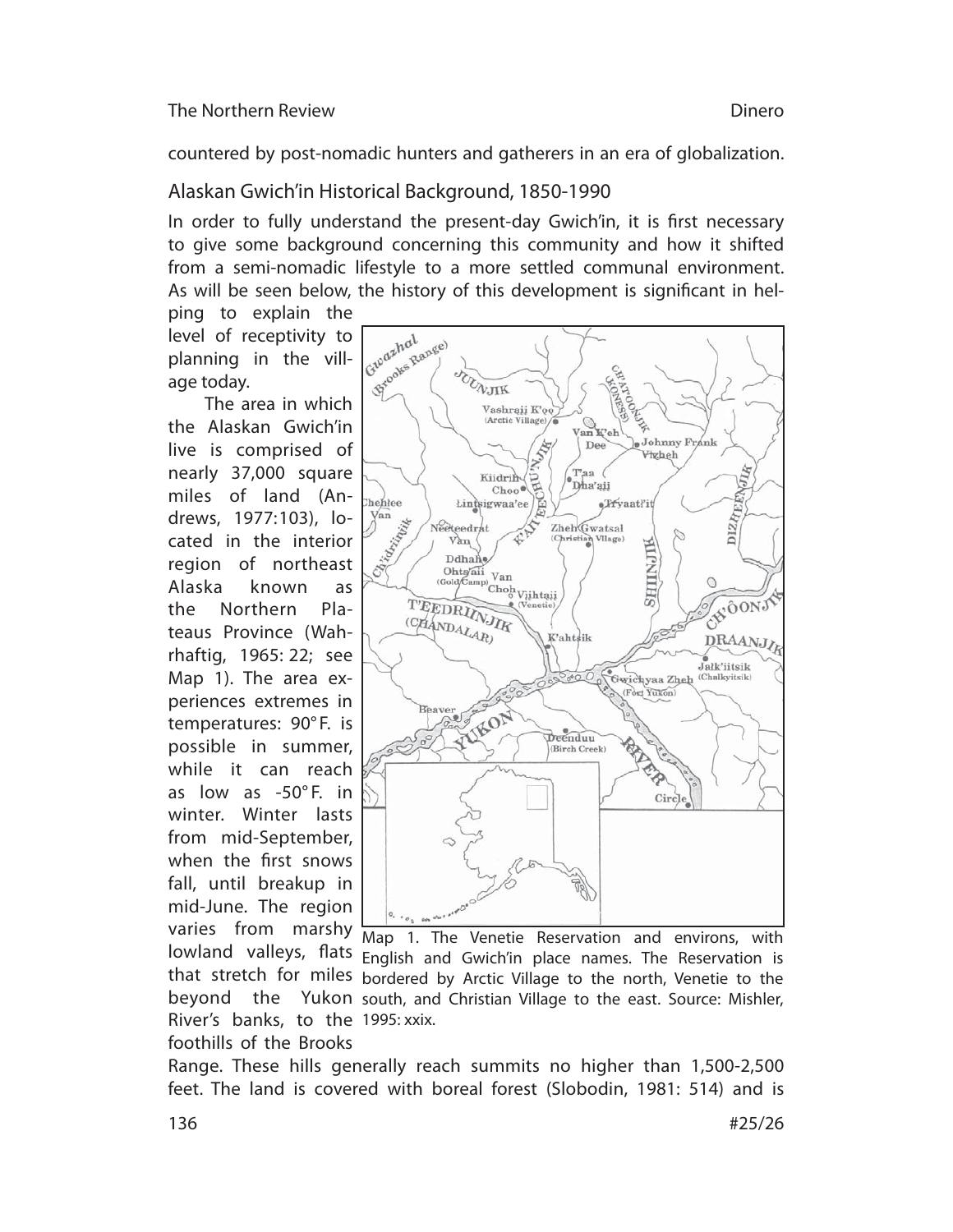The Northern Review

comprised of permafrost. Flora is limited to lichens, conifers, and the like; fauna includes bear, moose, caribou, and small fur-bearers (Wahrhaftig, 1965: 23).

Historically, the Nets'aii Gwich'in (also referred to in the literature as "Chandalar Kutchin"; see Slobodin, 1981) were semi-nomadic hunters, gatherers and fishers, structured in small groups and bands known as "Restricted Wanderers" (Hosley, 1966: 52). "This community pattern is adapted to scattered or seasonably available food resources" (VanStone, 1974: 38). While larger mammals served as the primary food source, smaller mammals (beaver, hare) were used for clothing and trade (Slobodin, 1981: 515).

### Background to Gwich'in Settlement

It is uncertain when exactly the Gwich'in of northeast Alaska were first contacted by Europeans. While some argue that first contact occurred in 1847, with the establishment of Hudson's Bay Company at Fort Yukon (Hadleigh-West, 1963: 21; Nelson, 1973: 13; Slobodin, 1981: 529), others indicate a later period, the 1860s (Caulfield, 1983: 88), when the Roman Catholic Church and the Church of England began sending missionaries to the region.

The Europeans actively introduced social change to the Gwich'in via Church missions and fostered economic change via the fur trade (Hosley, 1966: 165). Schools functioned as the intermediary mechanism between the two as formal education was used to further socialize Gwich'in children with western cultural values (Hosley, 1966: 231) and to follow Christian social mores (VanStone, 1974: 87). The creation of schools and the requirement that all children attend them played a direct role in the settlement process of the community. Similarly, Gwich'in involvement in the fur trade played a role in the decline of their nomadic lifestyle (Hosley, 1966: 153).

Thus, the Nets'aii Gwich'in founded their first permanent residence in 1908 (Caulfield, 1983; Hadleigh-West, 1963) or 1909 ("Village Focus", 1991; Lonner & Beard, 1982). The settlement was named Vashraii K'oo (meaning "Creek with Steep Bank"; "Village Focus", 1991) after a creek that flows into the East Fork of the Chandalar River (Mishler, 1995: 434). The English name for the town became Arctic Village, although the origins of this name are unknown (Hadleigh-West, 1963: 17).

The village population remained in flux during its first forty years (Figure 1) as people continued to live a semi-nomadic existence. Following the establishment of the Venetie Reservation in 1943 (such reservations were developed to promote social and economic development in the Native sector via "a fixed, limited, and protected land base"; see Hosley, 1966: 206), external political and economic pressures encouraged further settlement.

Thus, between 1950 and 1960, the permanent village population more than doubled. With settlement, temporary tent-like shelters were replaced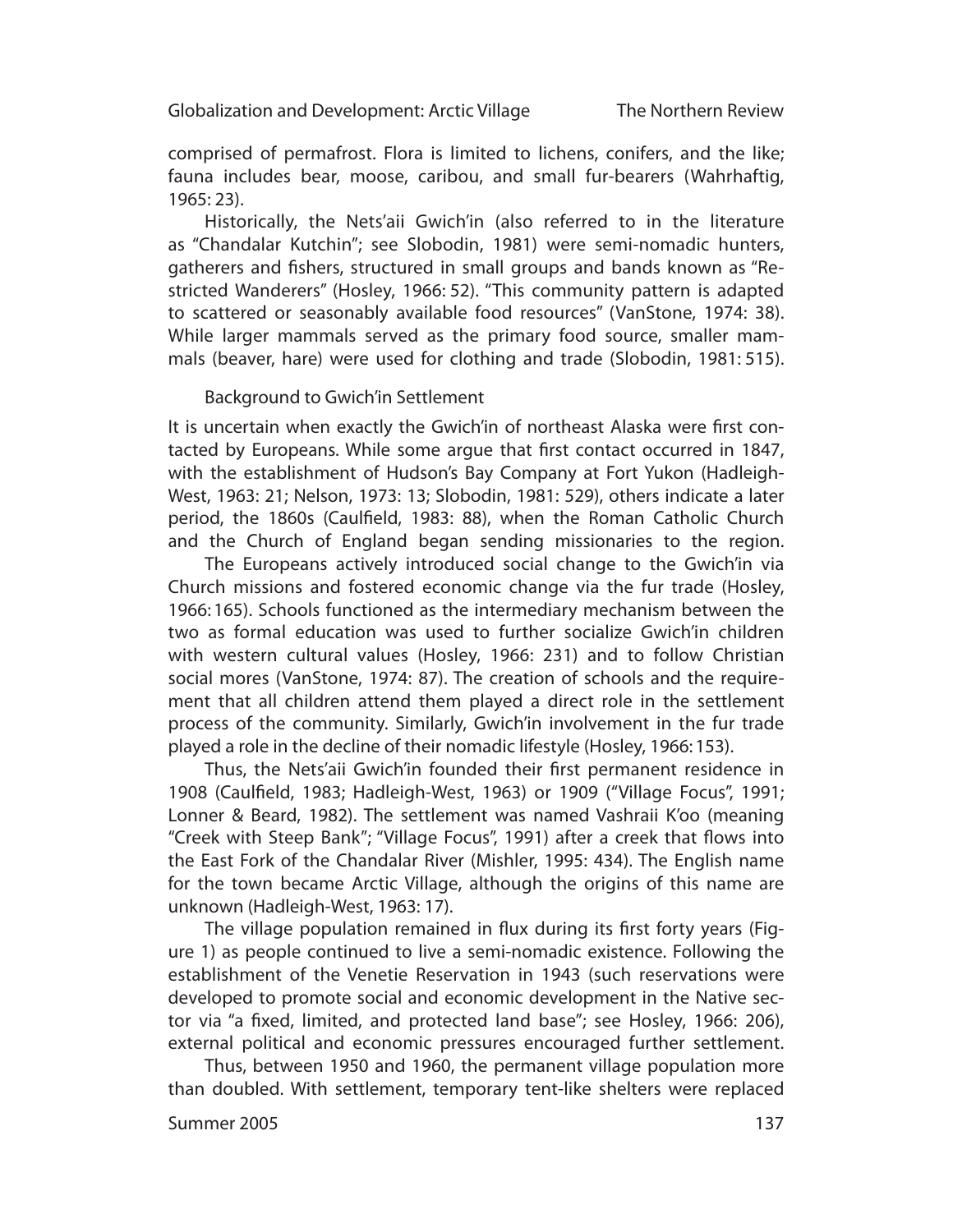by log cabins (Hadleigh-West, 1963: 311), each heated by a wood stove. And yet, as "traditional" nomadism declined, the community still maintained a certain degree of residential mobility.<sup>1</sup>

### Alaskan Gwich'in Politicization

Politicization of Alaskan Gwich'in interests also increased in the 1950s as the community struggled with the U.S. Federal Government to protect and maintain its traditional lands. The Gwich'in sought to increase the amount of land beyond that initially allotted to the Reservation in 1943. In 1950 and again in 1957, the village petitioned the U.S. Department of the Interior to enlarge the Venetie reserve to the west and north (Lonner & Beard, 1982: 101), but to no avail.

Rather than surrendering land, the U.S. government adopted a different approach to dealing with Indigenous Americans in the early 1960s.

The Johnson Administration implemented its Great Soci-<sup>120</sup> ety-War on Poverty initiative, 100 which extended into Native Alaska. On the one hand, the Gwich'in of Arctic Village presumably benefitted from this plan, insofar as new housing and buildings were constructed in the village to help improve the communal standard of living (at least, from a western perspective). At the same time, however, the



Figure 1. Growth of Arctic Village Population During the Twentieth Century. Source: www. conregaf.state.ak.us/CF\_CUSTM.htm

programs appear to have increased dependence on the government, and especially on the cash, wage labor economy (Lonner & Beard, 1982: 131-32).

Soon thereafter, the Alaska Native Claims Settlement Act (ANCSA) was signed (1971). A major outcome of the Act was the creation of thirteen Native regional corporations and 203 village corporations (Arnold, 1976: 146). The role of the regional corporations was to serve as for-profit companies as holders of traditional Native lands and the resources therein and to invest their by-products in order to "promote the economic and social well-being of [their] shareholders and to assist in promoting and preserving the cultural heritage and land base" (www.doyon.com). The village corporations were governed separately from the regional corporations. Moreover, "village corporations [did] not replace village councils or the governing bodies of municipal governments" (Arnold, 1976: 160).

Of the thirty-seven villages included in the Doyon Native Regional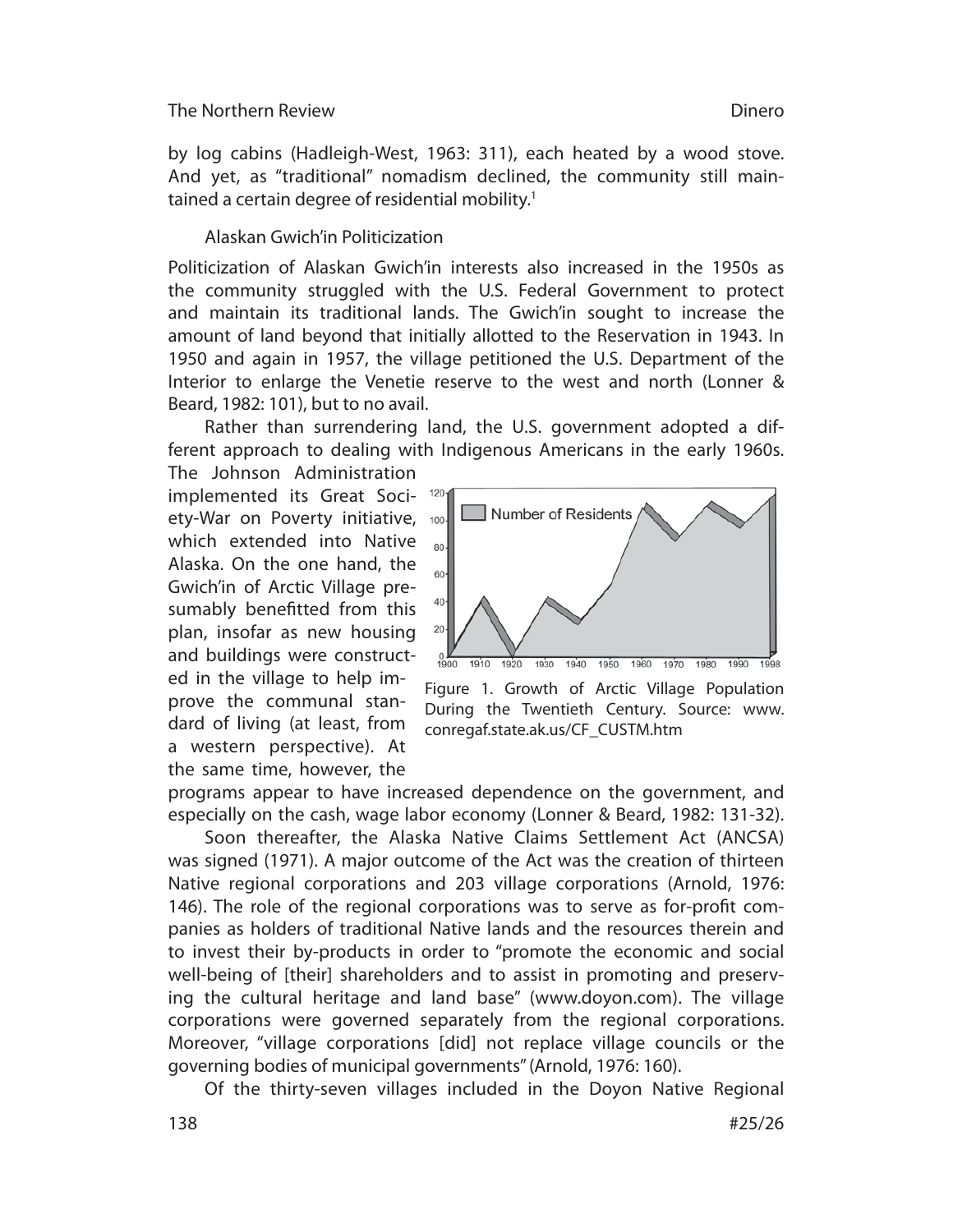The Northern Review

Corporation established in Alaska's interior region, three villages—Arctic Village, Venetie and Tetlin—voted to take title of their own reserves rather than to participate in the land claims settlement. In so doing, the Alaskan Gwich'in opted to take control of the 1.8 million-acre Venetie Reservation from the Federal government. In the words of Alaskan Gwich'in community leaders (DIY, 1991):

Our system of self-regulation and self-determination is based largely upon self-respect and self-esteem, which allows us to then work for the common good of our village .... Our leaders believed ANCSA was a trick to "ripoff" the land from native people. We feel we were right in our decision to stay with the way we know best, our Indian way. (38)

Thus the Venetie Tribal Council (which includes the Gwich'in villages of Venetie and Arctic Village) is independent of the Doyon Regional Corporation, and Doyon has no obligation to it (Arnold, 1976: 200).

By 1980, the Alaskan Gwich'in in general, and Arctic Village in particular, had undergone a complete transformation when compared to their



Map 2. Arctic Village in 1999. Source: Arctic Village Council. Key: 1. Clinic; 2. Native Store; 3-6. Residences; 7. Community Hall; 8. Residence; 9. Village Council Office; 10. Passive Solar Freezer; 11-13. Residences; 14. Post Office; 15-44. Residences; 45. Bishop Rowe Chapel; 46-52. Residences; 53. Old Chapel; 54. Cache; 55-70. Residences; 71-73. Schools; 74. Water Plant; 75. Washateria; 76-83. Residences.

Summer 2005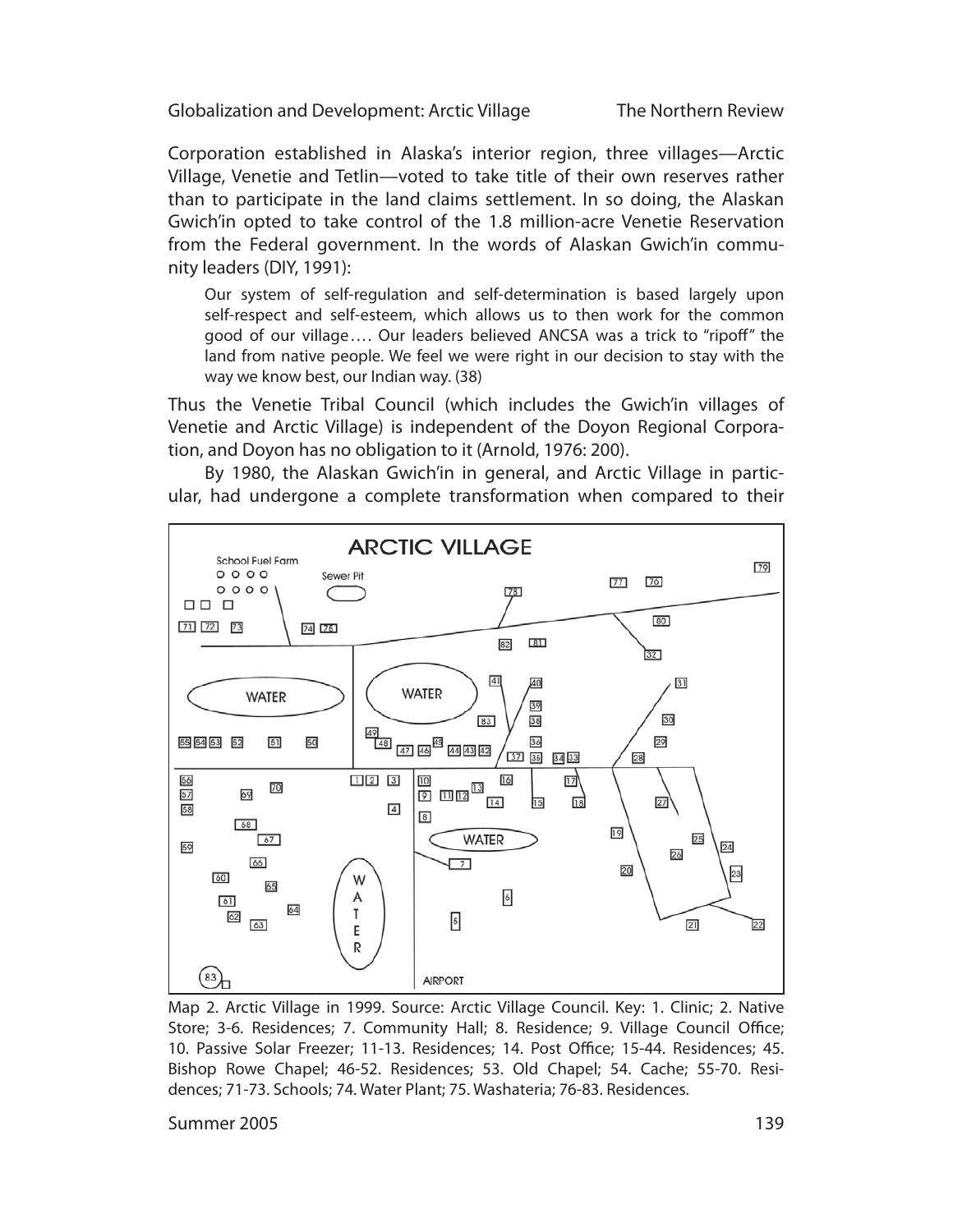condition only twenty years earlier. Caulfield (1983) notes how the changes affected land use patterns in the village, including "the availability of limited wage employment opportunities and government transfer payments, changes in resource distribution, the use of new technology such as high-powered rifles, outboard motors, and snow machines, changing demographic patterns, and resource competition" (101). A preponderance of all-terrain vehicles (ATVs) emerged in the 1980s as well, lending to greater geographic dispersion of the village residences away from the old village center (see Map 2).

Concurrently the Gwich'in leadership increased its efforts to exercise greater power, particularly in relation to the federal and state governments. In large part, this was due to an increasing perception among residents that outside interference and control (seen most clearly, perhaps, in the proposal developed during this period to conduct exploratory oil and gas drilling in the Arctic National Wildlife Refuge, the traditional calving ground of the Porcupine Caribou Herd) were directly endangering their subsistence lifestyle and culture. Indeed, the Gwich'in began to see themselves as a "state-within-a-state" in the early 1980s (Lonner & Beard, 1982: 107), as they sought control over outsider access to the community, its lands, and its resources.

The Gwich'in leadership sought greater centralized control of village resident behaviors as well during this period. The Arctic Village Council, elected annually and comprised of a First and Second Chief, six members, and an alternate ("Village Focus", 1991) took on the increasing role of providing moral, as well as legal, guidance. Such an authoritarian leadership model was not unlike the Gwich'in's traditional model, in which large groupings of bands (of ten to fifty unrelated families temporarily organized for major functions such as hunting, warfare or trading), were led by administrator-style leaders, who "directed rather than participated in all major tasks" (Slobodin, 1981: 522).

In essence then, two trends were apparent during the 1980s. First, western elements of "modernity" arrived in Arctic Village, in the form of new technologies, values, and lifestyles. Second, political activity heightened in the village and broader community, as the Alaskan Gwich'in struggled to fend off outside political control of their lives, while exercising social control within the community itself.

Thus, it can be said that while the Alaskan Gwich'in community underwent great change since contact and especially since World War II, it is also clear that the Gwich'in of Arctic Village remained just that—strong and proud members of the Gwich'in people. This sense of Gwich'in identity and purpose stems both from the internal strength of the people and their rich history and culture, as well as from their ability to socially and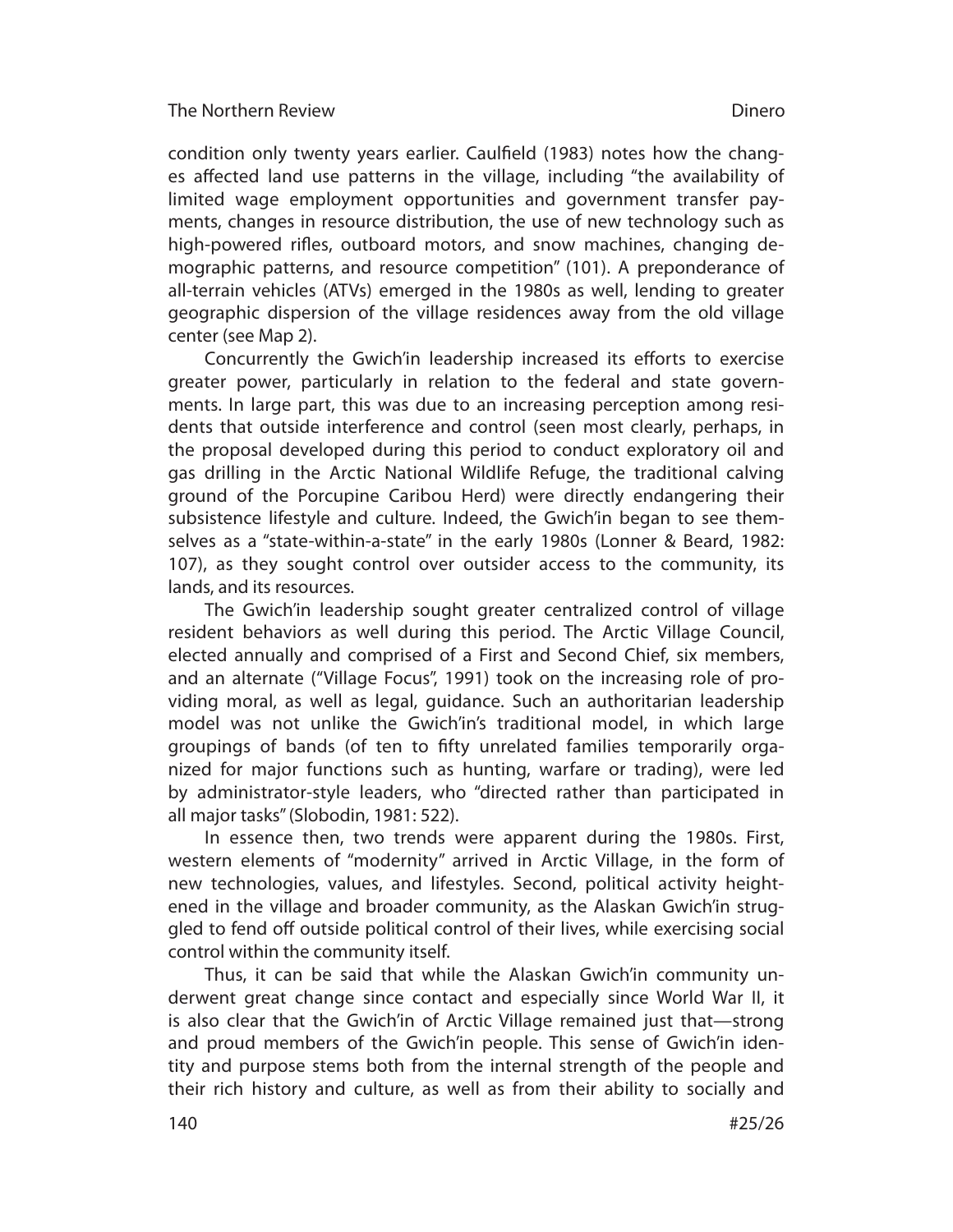politically mold newly imposed western-style values and systems to further their own purposes. Perhaps this is best revealed by the voluntary adoption of a western innovation—community planning—as a vehicle through which to perpetuate traditional Gwich'in values and ideals.

Fostering Community Development Through Micro-Level Planning: A Summary of the "Do It Yourself!" Document

The Arctic Village Council, led by then-First Chief and Episcopalian village priest, Trimble Gilbert, published Nakai' t'iu'in, ("Do It Yourself!"): A Plan for Preserving the Cultural Identity of the Neets'aii Gwich'in Indians of Arctic Village in 1991. A well-respected village elder, Trimble is also the "patriarch" of the Gilbert family.

The typewritten, spiral-bound report was co-written with members of the Village Council over several months. It is divided into two major parts. The first section, 67 pages in length, presents a plan for the future development and growth of Arctic Village, and includes Council Resolution topics, some already passed, some only suggested, for future community development.

The second part, nearly a hundred additional pages in length, is comprised of various letters, interviews, tribal memoranda, and photo essays, which serve to trace and document the history of the community, its values, attitudes, and concerns, since European contact and settlement occurred during the previous century.

The targeted audience of the document was the villagers themselves, for without their inclusion and participation, the Council believed, any planning in the village in the coming years was destined to fail. The document's purpose was two-fold: first, it laid out those elements that the Council leadership saw as central in defining Gwich'in identity, and what the Gwich'in stood for and believed in. Second, the document attempted to codify areas of need in order to establish a future social planning agenda for the village.

Thus, the document opens with the declaration that "your own self-esteem comes from your past, our past" (3). Emphasis was placed upon self-sufficiency and independence, but at the communal, and not individual, level.

The document noted that in the past, cooperation and respect were paramount. But by 1991, internal conflict and schism were damaging the community. Further, it noted that the villagers did not (and would not) recognize any outside authority besides their own, as "we are a sovereign nation recognizing only tribal laws" (36).

"Do It Yourself" (DIY) sought to emphasize the importance of unity. Its writers admitted to current conflict and urged renewed efforts toward cooperation as the only means to ward off external economic and political powers. It further defined this ideology through "Cultural Policy and Com-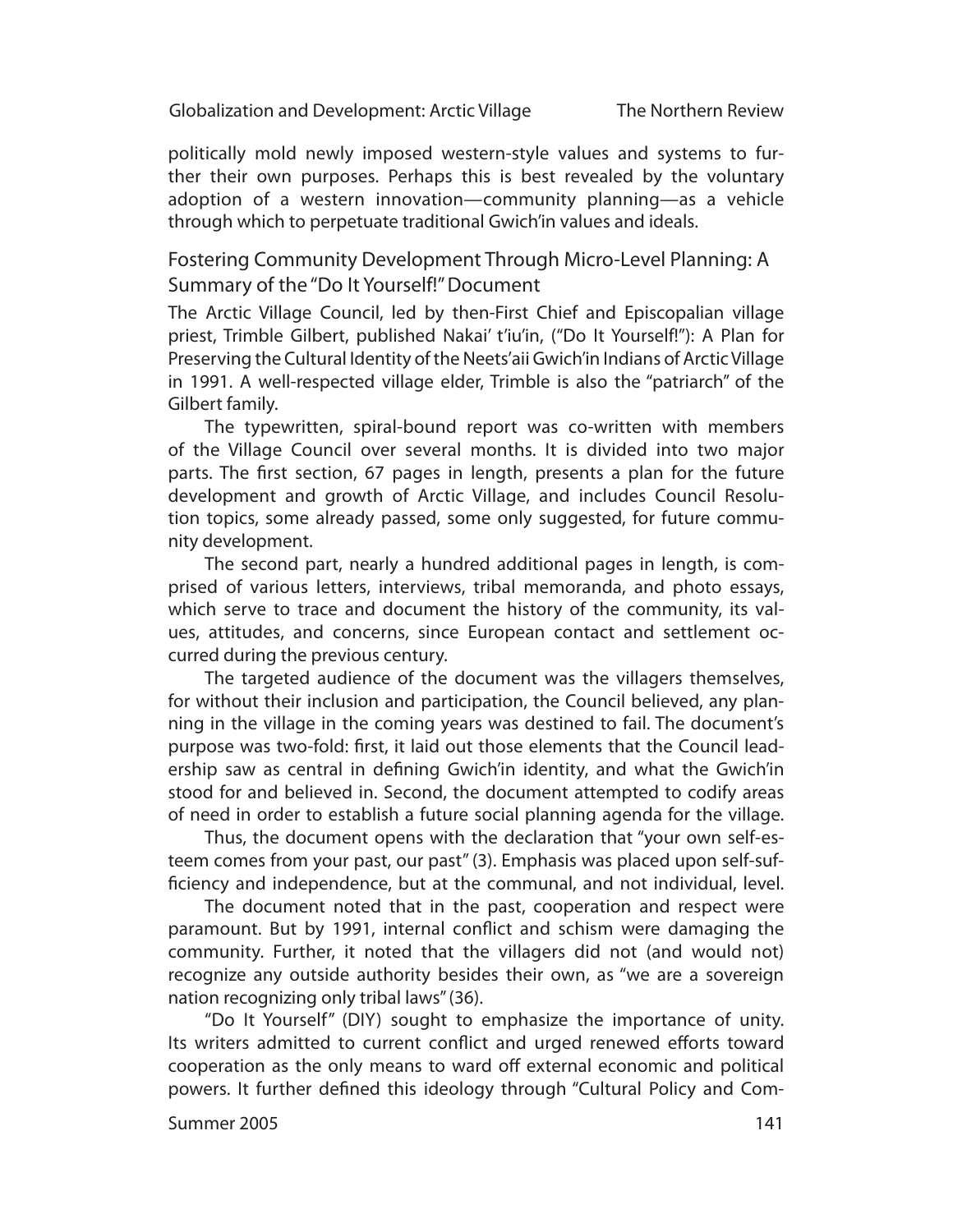#### Dinero

munity Value Statements" (33-35), summarized and paraphrased below:

The Gwich'in community of Arctic Village must:

Speak our own minds, and be honest;

Oppose any efforts by outsiders that threaten our land, animals, or way of life; Teach our children the values of our people;

Preserve our culture through the teaching of our native language;

Respect and cherish our elders;

Support western-style education of the children, but with a culturally sensitive curriculum.

In addition, "Do It Yourself" made reference to a number of other concerns, most especially, about the village's economy and educational system, its governance, and its infrastructure. In addressing economy and education, the document noted that a stable cash economy was needed in the village, which was lacking in large part due to inadequate wage labor positions (see an extensive discussion in Dinero, 2002). Vocational education was called for as one way of solving the employment issue, but such curricula, it was contended, would likely not be implemented without more centralized local school control. Ultimately, the plan called for economic growth but for it to be undertaken slowly and cautiously (14-20).

As for infrastructure changes, the document recommended the building of a new wash building (Washeteria) and playground, airport improvements, restoration of the old village church, road improvements, and the creation of a day care center and a youth recreation center (28). These were seen as important improvements that could, in part, help to further promote the village as a tourist destination (31; also see Dinero, 2002), a possible source of outside income.

But perhaps most significant of all, the document acknowledged the need for better village governance in order to accomplish such goals. Lack of legal knowledge, business-administrative skills, political savvy, and public relations expertise are all cited as problem areas. In addition, "Do it Yourself" called for the restructuring of the Council to delegate more authority and stated that personal conflicts between villagers further inhibited Council decision-making (20-21). Thus, the problems highlighted in the document reflect problems found in many small, rural communities in the U.S. and Canada today, regardless of their ethnic makeup. In the case of Arctic Village, these concerns were only further exacerbated by the difficulties inherent in the transition from a semi-nomadic, relatively independent livelihood to a settled lifestyle situated within a global economy and society.

What is apparent overall is that "Do It Yourself" was not intended to be merely a blueprint for planning the future development of the village per se, but rather, for the Nets'aii Gwich'in as a people and as a nation. This is no small point. For, while in the nomadic past the social community was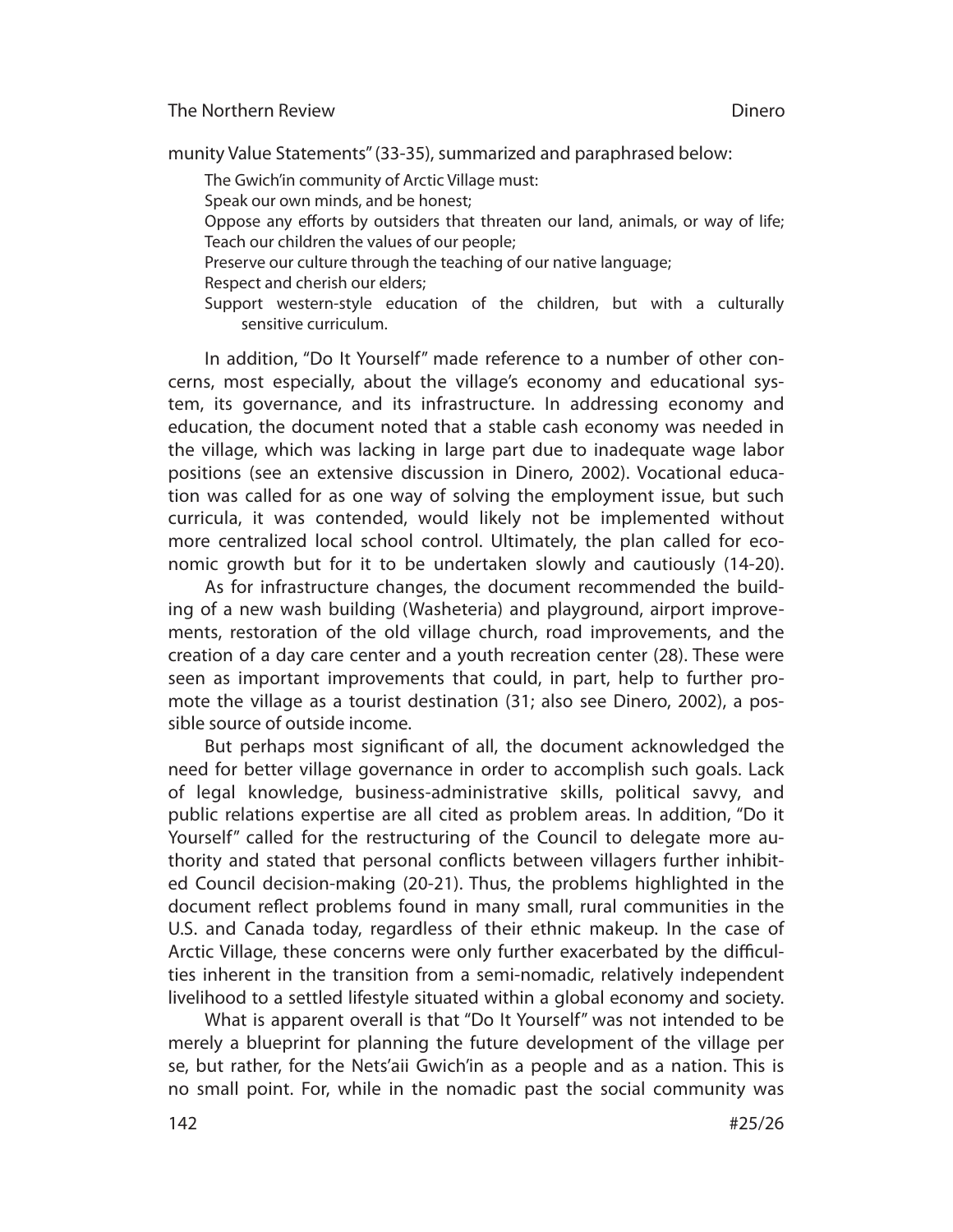in some ways separable from the temporary physical-geographic place in which the community resided, by the 1990s such a distinction was far less clear. Chief Gilbert and the Council now realized that social, economic, and communal development were all intertwined and that planning was the vehicle that combined all three.

The ideals set out in "Do It Yourself" reveal the concerns and priorities of the community leadership. Still, no implementation mechanism can be found in the document to actualize most of the priorities that are discussed. It is perhaps for this reason, among others, that many of the desires expressed in the document at the beginning of the 1990s had not yet come to even limited fruition by the end of that decade.

### The Arctic Village Study: Description and Methodology

In the summer of 1999, $2$  I set out to examine the recent social and communal development of the Nets'aii Gwich'in settlement of Arctic Village in light of the challenges highlighted in the "Do It Yourself" document. Although I sought to measure community views of and satisfaction with planning by using standard planning tools, I combined these with participant observation recognizing that planning methods often have limited use in Aboriginal village environments (see my lengthy discussion of these methodological challenges in Dinero, 1996).

I acquired permission of the tribe prior to entering the village (following Norton & Mason, 1996: 857) by submitting a preliminary proposal both to the Arctic Village Council, as well as the Tribal Council at Venetie. In this proposal I explained to the community why I wished to conduct research in the village and how this research might potentially benefit them in the future (see Norton & Mason, 1996: 859).

Upon receiving permission to visit the village, I began preliminary work on a household survey research instrument. To be sure, I was not the first to use a structured household survey in the Indigenous North; Kruse, among others, has used such tools since the late 1970s in his work among the Inupiat (Kruse, 1982: 5), as has Stabler in the Northwest Territories. Like Stabler, I also used structured interviews with residents and other "informed" individuals (Stabler, 1990: 64-65) in addition to implementing the planning survey.

Using the survey instrument, I posed a variety of questions concerning wage employment, subsistence, community living conditions, personal characteristics, and living experiences and travels outside of the village. I discussed the instrument with a variety of Gwich'in and non-Gwich'in community members prior to implementation in order to avoid asking unnecessary, sensitive, or otherwise problematic questions that could jeopardize the data gathering process.

143 Summer 2005 Following Caulfield (1983: 8-10), the last to conduct a survey in the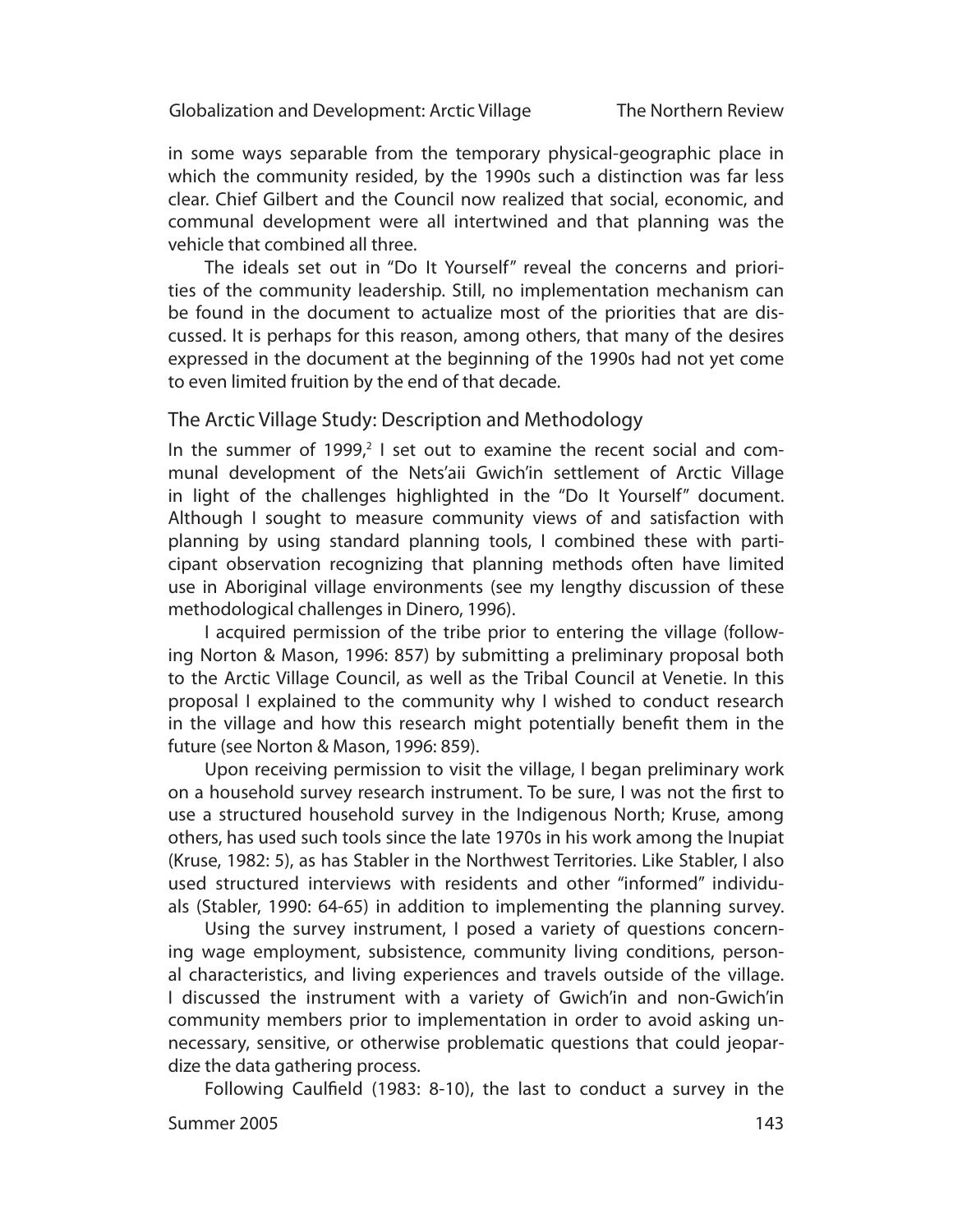#### Dinero

| Gender                                                           |     |     |                     |
|------------------------------------------------------------------|-----|-----|---------------------|
| Male                                                             | 63% |     |                     |
| Female                                                           | 37% |     |                     |
| Age                                                              | M   | F   | <b>Total Sample</b> |
| 19-36                                                            | 41% | 85% | 57%                 |
| 37-64                                                            | 59% | 15% | 43%                 |
| <b>Marital Status</b>                                            | M   | F   |                     |
| Single                                                           | 32% | 54% | 40%                 |
| Married                                                          | 27% | 31% | 29%                 |
| Cohabiting                                                       | 41% | 15% | 31%                 |
| Education                                                        | M   | F   | <b>Total Pop</b>    |
| Did not Graduate<br>High School                                  | 14% | 15% | 14%                 |
| High School Grad                                                 | 36% | 39% | 37%                 |
| <b>High School Plus</b><br>(college, vocational<br>school, etc.) | 50% | 46% | 49%                 |

Table 1. Descriptive Statistics Concerning the Survey Respondents

town (in the early 1980s), I defined a "household" as an occupied dwelling unit. I surveyed both men and women; as was the case with Caulfield, men are over-represented. There are a number of social and economic explanations for this fact. As Caulfield notes, men tend to play the role of household head in the Gwich'in community. An additional explanation for the present survey is the fact that it was implemented during the summer months, when women often travel Outside with their children for medical and other reasons while men remain at home in preparation for the fall hunt. I also used "information recall" (following Caulfield, 1983) allowing respondents to remember or estimate such information as their percentage of food consumed annually that is harvested from the local land. I interviewed Gwich'in, non-Gwich'in Native, and non-Native village residents (although there are very few non-Gwich'in villagers), in order to gain as clear and complete a picture as possible of present village social and economic conditions. Like Caulfield and Kruse (1982), I paid each respondent a small gratuity (\$10) for their time spent answering the survey questions.

Of the forty dwelling units occupied during the survey period (August 3-19, 1999), I was able to interview formally members of 35 households (87.5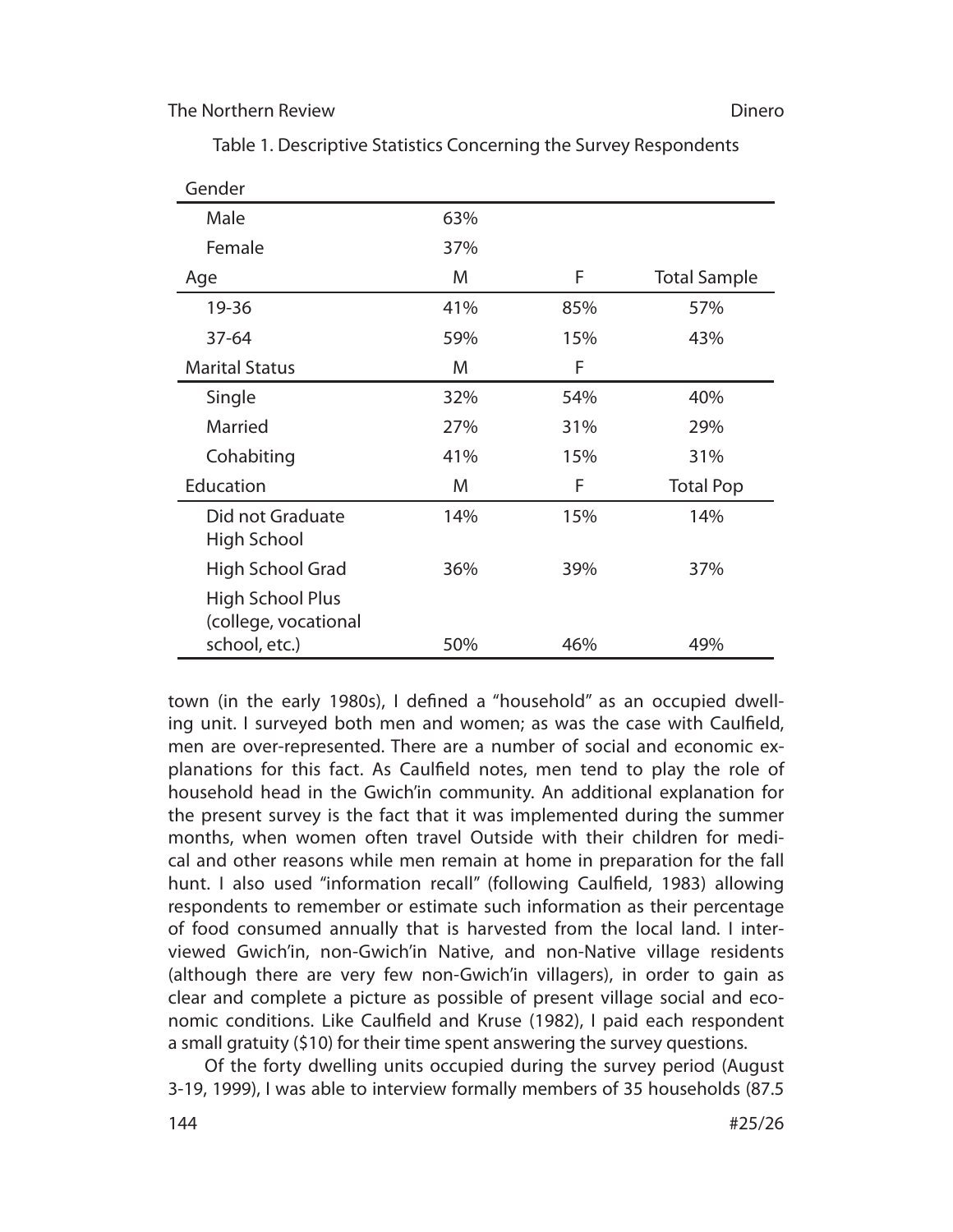per cent). Upon completion of the survey, all data were analyzed using SPSS 9.0 for Windows. Given the very small size of the data set N, all significance testing was conducted using chi-square analysis, where  $p < or = .05$ <sup>3</sup>

# General Survey Results and Descriptive Statistics

Some descriptive statistics were first gathered concerning the household survey respondents' backgrounds (Table 2). Upon examining this information, three indicators were identified as playing a definitive role in the development of Arctic Village: marital status, gender, and age.

Marital status was broken down into two categories, "single" and "legally married/cohabiting." Married and cohabiting respondents were combined, in that there was found to be no difference in the village between the two from an economic perspective, and indeed even socially, those who cohabited are virtually indistinguishable from those who have gone through a marriage ceremony.

Based on the data results, education levels were divided into three categories (see Table 1). It is seen that, in terms of gender breakdown, the percentage of male and female high school graduates is virtually equal, but males were more likely to continue their educations beyond the high school level.

Forty-six percent of those surveyed were employed in wage labor (Table 2). Women were found to be more likely to be employed in wage labor positions than were men ( $p = .01$ ), though there was no correlation found between highest educational level reached and the likelihood of being employed in wage labor.

Family income was divided into two categories, "less than \$10,000," and "\$10,000 or more." Fifty-seven percent chose the first category, and

|                                                 | M   | F   | Total Pop. |
|-------------------------------------------------|-----|-----|------------|
| Employed                                        | 27% | 73% | 46%        |
| Not employed                                    | 77% | 23% | 54%        |
| Receive alternative income/transfers            |     |     | 51%        |
| Do not receive alternative income/<br>transfers |     |     | 49%        |
| Annual family income less than<br>\$10,000      |     |     | 57%        |
| Annual family income \$10,000 to<br>\$20,000    |     |     | 29%        |
| Annual family income over \$20,000              |     |     | 14%        |

Table 2. Economic Indices in Arctic Village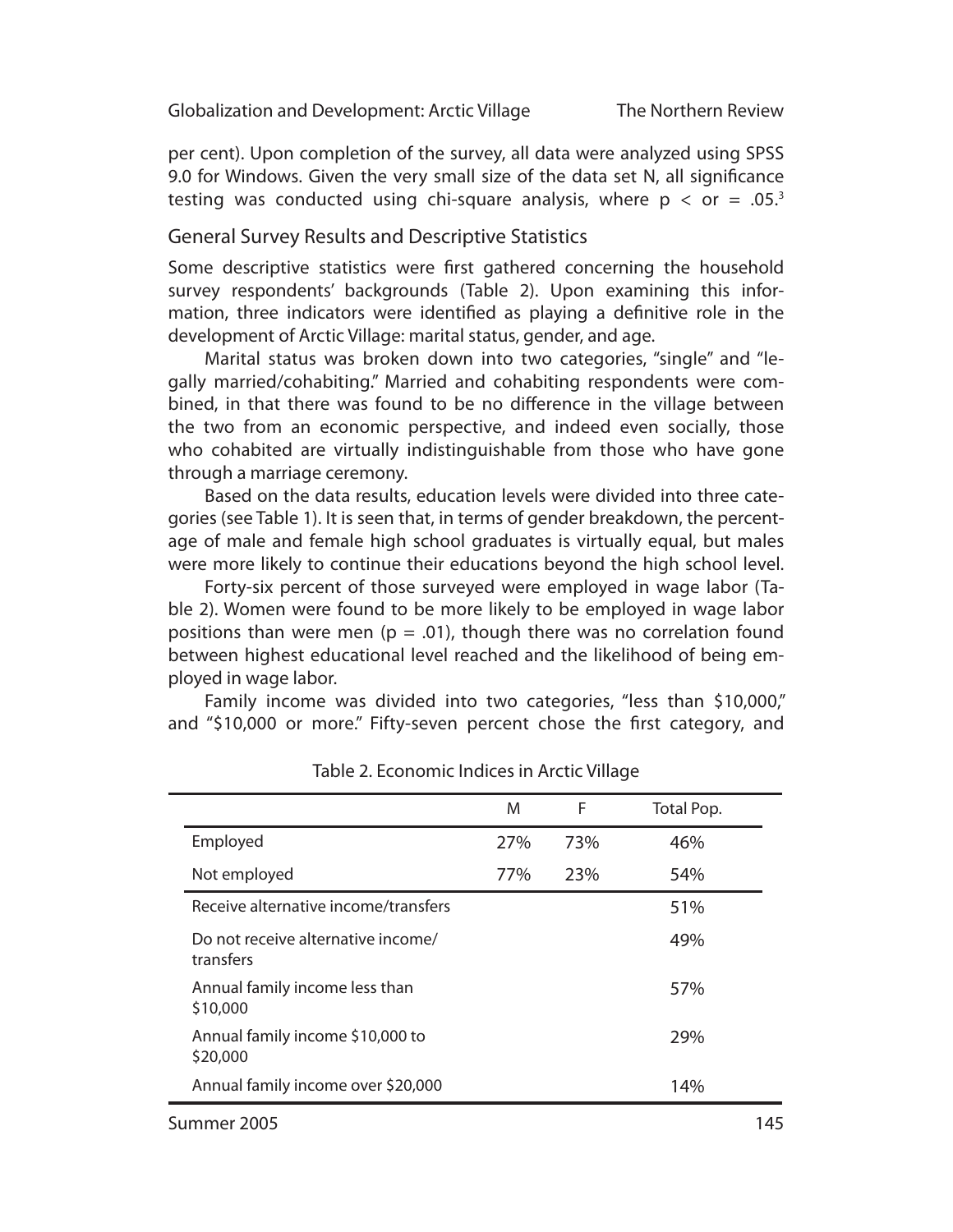43% chose the second category (29% with incomes between \$10,000- 20,000, and 14% over \$20,000). Single respondents tended to have lower incomes than those in marriage or cohabitation relationships,  $(p = .02)$  regardless of their gender. That said, single men were less likely to be employed than were single women ( $p = .02$ ).

Subsistence plays a major role in the village economy (Table 3; see also, Dinero, 2002). The average estimated percentage of food taken from the land compared to that purchased in the store (what will be referred to here as the "subsistence rate") was 51%.

Education, Health Care, and Social Welfare: Key Social Development Factors Today

Table 3. Percentages of Households Pursuing Various Forms of Subsistence Activity During the Previous 12-Month Period (August 1998- July 1999), and their Overall Estimated "Subsistence Rate"

| Hunting/Gathering Food                                    |     |
|-----------------------------------------------------------|-----|
| Fish                                                      | 94% |
| Caribou                                                   | 89% |
| <b>Berries</b>                                            | 80% |
| Ducks/Fowl                                                | 74% |
| <b>Small Mammals</b><br>(hare, ground squirrel)           | 71% |
| Moose                                                     | 66% |
| Dall Sheep                                                | 14% |
| <b>Cutting/Hauling Fuel</b>                               |     |
| Fire Wood                                                 | 89% |
| Hunting/Gathering Cash Game                               |     |
| Fur Hunting (muskrat, wolf)                               | 60% |
| <b>Fur Trapping</b>                                       | 31% |
| Overall "Subsistence Rate" (Esti-<br>mated by Respondent) |     |
| 20-50%                                                    | 60% |
| 60-90%                                                    | 40% |

The authors of "Do It Yourself" acknowledged that in order to develop, the Arctic Village community needed to emphasize three general areas of planning: education, health care, and social welfare. Additionally, community leaders contended that unless the problem of substance abuse (primarily, though not solely, alcohol abuse) was resolved, future social development in the village would be jeopardized.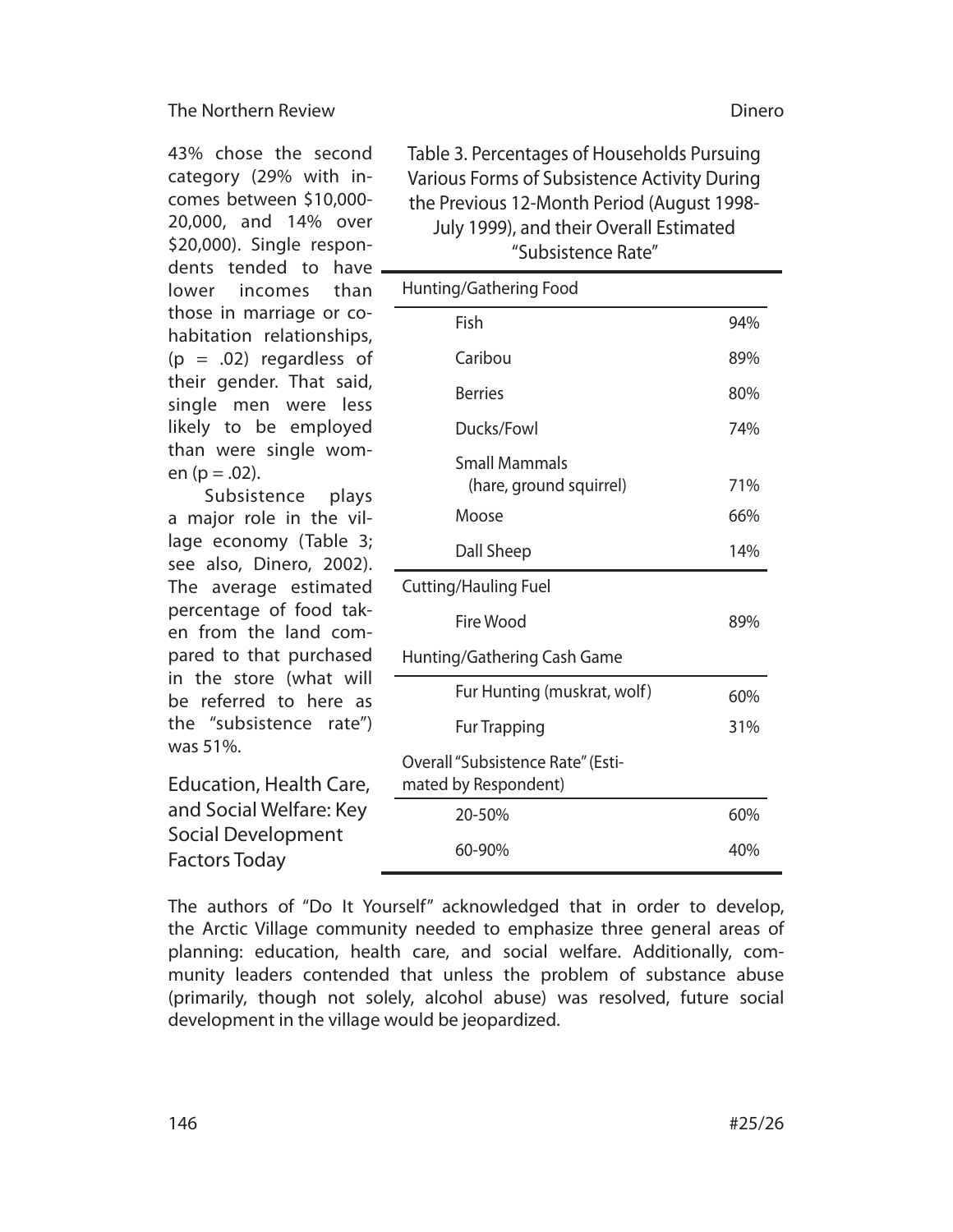### Education

As noted above, the establishment of Arctic Village is tied directly to the creation of schools in the early part of the twentieth century. And yet, Gwich'in formal education remains a difficult and controversial subject to this day.

"Do It Yourself" (DIY) identified three areas of concern in educating the village youth. First, the document expressed frustration with the lack of village control over the educational system and a belief that more local centralized curricular development was needed in the village schools. Second, DIY called for more active parental involvement in the schools. Last, as most of the schoolteachers are outsiders, the document suggests that some educators in the village schools are culturally insensitive (23).

In 1999, there was one primary school and one secondary school in the village. The schools had a total of six teachers (one of whom was also the principal); of these, two were community members, and four, including the principal were non-Gwich'in from outside the village. Each teacher taught all subjects for each grade.

Enrollment has slowly grown over the past twenty-five years. Between 1976 and 1982, the average school enrollment (for the primary and secondary schools combined) was 38 pupils. During the same period, the average percentage studying at the elementary level was 65%, with 35% studying at the secondary level. Over these six years, only five students graduated

from high school—four males, and one female (adapted from Lonner & Beard, 1982: 171). In 1990, the official school enrollment had reached sixty students (Alaska Department of Community and Regional Affairs). Of these, slightly over half were studying at Village survey, atten-

Table 4. School Needs Identified by **Respondents** 

| New/renovated building          | 54% |
|---------------------------------|-----|
| Higher teaching standards       | 29% |
| More teachers                   | 17% |
| New/better materials, equipment | 17% |
| Survival curriculum             | 11% |
| <b>Vocational curriculum</b>    | 7%  |
| Stop truancy                    | 7%  |

the secondary level (Open question, respondents may have identified<br>the secondary level may than and issue N 20) Note Mayo legal school (Gildart, July 7, 1999). more than one issue. N=30). Note: More local school According to the Arctic were also cited by a small number of respondents. control, better lunch food, and more Native teachers

dance had reached 100% of all school-aged children by 1999. Of about fifty students in the village, approximately forty were studying in the primary school, and ten were studying in the secondary school.

And yet, village teachers (who are almost all white) report that teaching Gwich'in youngsters is a difficult challenge. One major problem, they con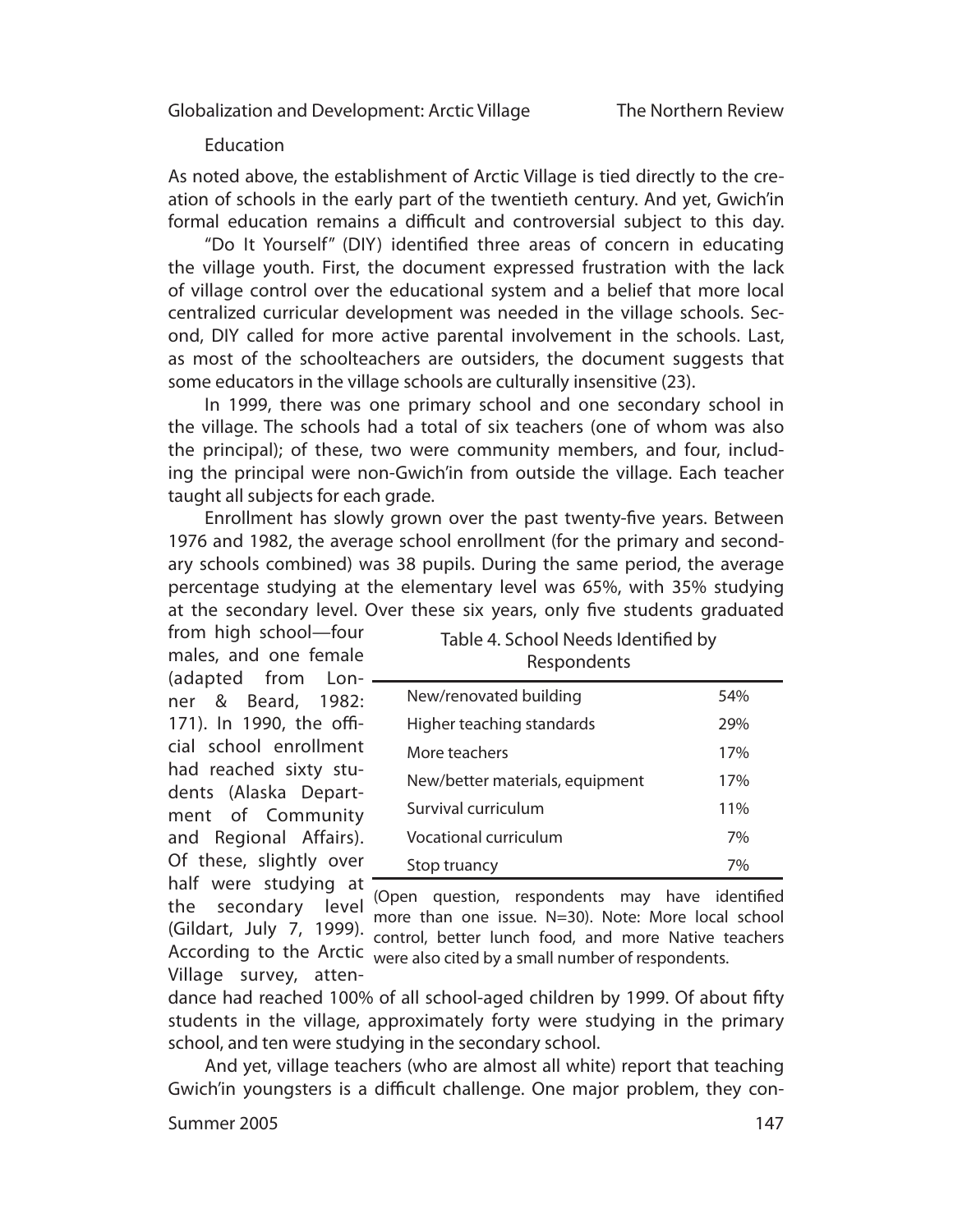tend, is the lack of a "student ethic." This results in a great deal of tardiness and absenteeism in the schools. In some instances, students will leave school in the middle of the day for lunch and never return (Gildart, July 7, 1999).

The "culture" of western-style education differs in other ways, as well. While teachers and students (regardless of age) interact on a first-name basis, VonThaer found the informality jeopardized his ability to exercise classroom control. He explains (August 3, 1999):

There was no hierarchy in the school when I arrived, so I had to create it. [The kids] like structure, they like having to ask [before doing something]. They've come to look at me as an authority figure. Before, they could do whatever they wanted.

The residents of the village also are concerned with the quality of education found in their children's schools. Despite the fact that all schoolaged children attend school, only 34% of those surveyed were satisfied with the provision of this public service. There are a number of reasons for this dissatisfaction.

First, the villagers lack direct control over the schools and their functions. The schools are part of the Yukon Flats School District, which governs their operations from Fort Yukon. A feeling of disempowerment was in fact discussed in "Do It Yourself" (23), as community leaders noted that the District's decisions often do not reflect the needs or interests of the village. There is mistrust of the District leadership as well, which, some believe, have misappropriated funds destined for the Arctic Village community (VonThaer, August 3, 1999).

By the school system acting autonomously, the village (and especially its pupils) don't see the school as truly "theirs." Some see this as the cause of repeated theft and vandalism at the school, especially during the summer months (Jones, August 5, 1999).

The faculty, as noted above, are primarily not community members. While the village is not unique in this regard (statewide only 2.8% of teachers are Indigenous; see Korsmo, 1994:102), villagers find it problematic that most of their children's teachers are not Gwich'in. Indeed, the Village Council charged in "Do It Yourself" that the teachers tend to be "culturally insensitive" (23). They also discussed their desire to integrate vocational training into the school curriculum (20). This would allow students to leave school with the specific skills and preparation needed to work in the local fledgling wage labor economy.

One logical area of study, for example, might be auto mechanics and small engine repair. Given the number of non-operable, abandoned snow machines, ATVs, and other vehicles in the village, such a skill could provide a dual service, providing employment while helping to clean the village of unwanted waste.

Additionally, the leaders stated the desire to incorporate Indigenous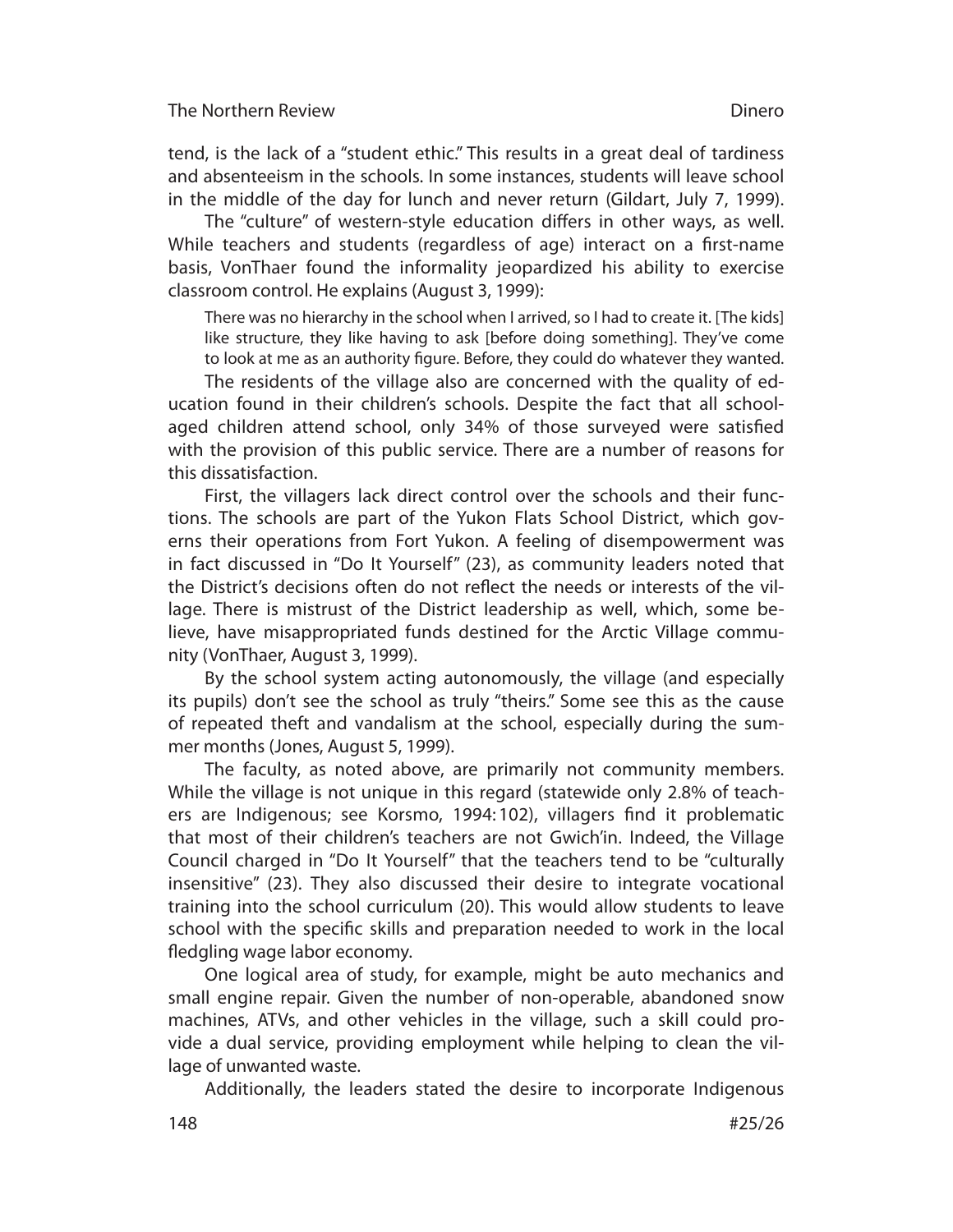The Northern Review

learning, especially survival skills, into the children's educational experience (40). Indeed this is so essential to the continuity of the culture, argued then-Second Chief Raymond Tritt (August 6, 1999), that he takes this role on himself by teaching young children outside the formal classroom: "I take them into the woods . . . and to the trap line in the winter. I teach them their culture, their heritage, their language, right from wrong. It's a lot of work, but it will pay off in the end."

Parents shared similar concerns in their responses to the village survey (Table 4). And yet, despite all of these criticisms, most villagers appear to have accepted that their children require a formal education in order to ensure their futures. Timothy Sam, father of one, summarized this sentiment cogently, saying (August 19, 1999):

The native way won't last much longer. We have to learn the white culture to live in the white world. We can't rely on welfare - it won't always be there. We need security for the future. Natives think only about today; they don't plan ahead. But we must. The kids must get an education, they need to learn about computers. The parents must push them to learn. It is the parents' responsibility to prepare their kids for the future.

### Health Care

Like education, health care provision was recognized by "Do It Yourself" as a crucial component of the Arctic Village social development agenda. "Do it Yourself" acknowledged that the village health clinic had been improved in the late 1980s (27). Still, it was noted that the facility still lacked appropriate equipment, medicines, and adequately trained staff to effectively address the village's health care needs.

And yet, as of 1999, health care provision remained confined to the services of the Arctic Village Health Clinic, offering a very basic level of care. No doctors or professionally trained nurses are on staff there. Rather,

| <b>Informal Modes of Health Care</b>                      |      |     |
|-----------------------------------------------------------|------|-----|
| Consult a Professional for Health Care                    |      | 89% |
| Of these, percentage who use:                             |      |     |
| Arctic Village Clinic                                     | 100% |     |
| Doctor(s) in Fairbanks                                    | 100% |     |
| Doctor(s) in Ft. Yukon                                    | 42%  |     |
| Use Home Health Care Methods                              |      | 54% |
| Consult Non-professionals (elders/others) for Health Care |      | 49% |

# Table 5. Percentage of Respondents Who Use Formal and Informal Modes of Health Care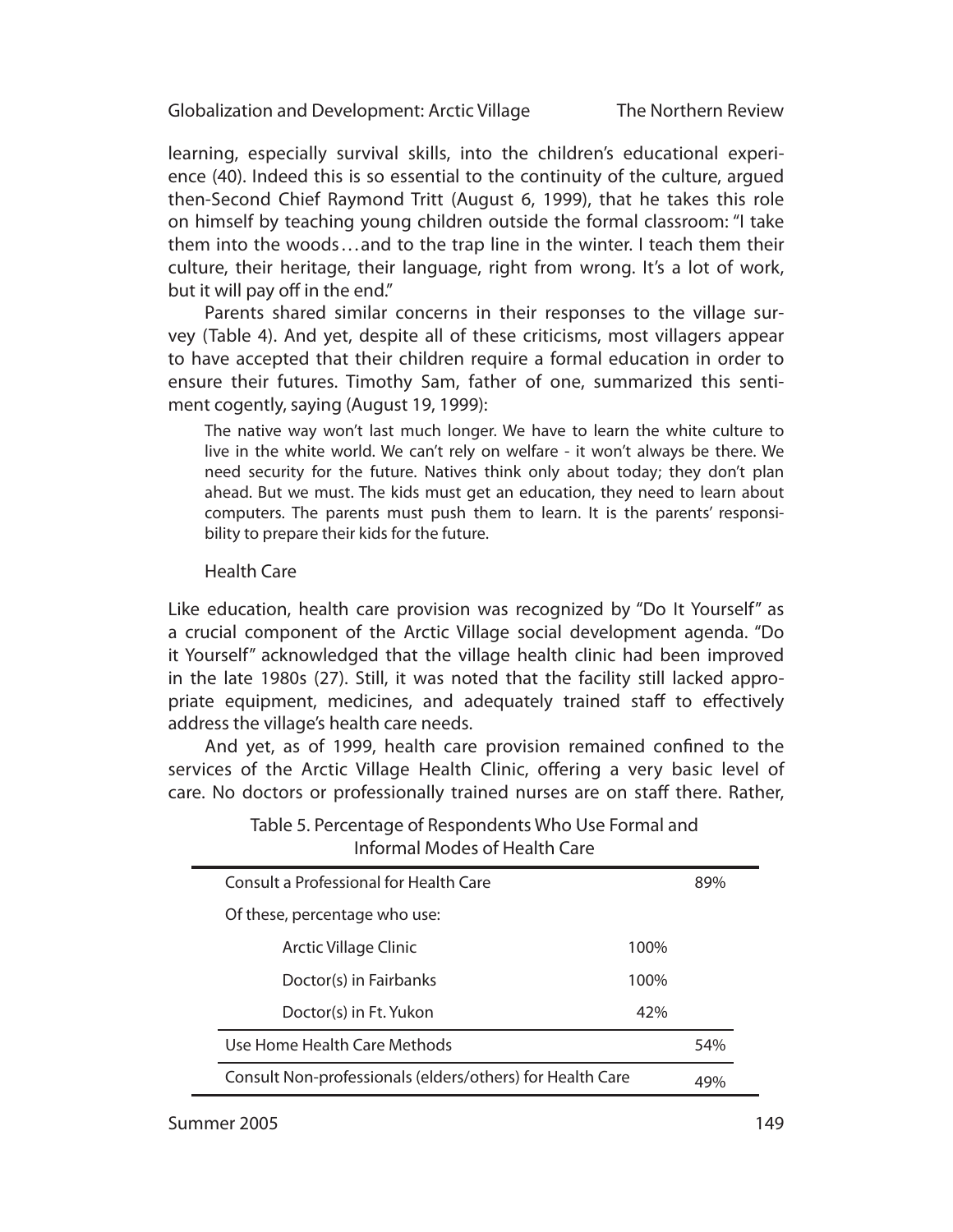the clinic employs two local women who carry out basic first aid. For any serious ailments or injuries,<sup>4</sup> residents must fly to Ft. Yukon or Fairbanks (see Table 5).

Despite the high levels of clinic use by village residents slightly less than half, 49%, expressed satisfaction with its services. Surthey have with the clin-some respondents.

| <u>rapic of Ciline receasitachtinea by</u><br>Respondents |                  |
|-----------------------------------------------------------|------------------|
| Running Water                                             | 29%              |
| New/renovated building                                    | 26%              |
| Rattar hygjana/claanlingss                                | 170 <sub>6</sub> |

Table 6. Clinic Needs Identified by

| New/renovated building     | 26% |
|----------------------------|-----|
| Better hygiene/cleanliness | 17% |
| More supplies/equipment    | 14% |
| Better trained personnel   | 11% |
| Better heating of clinic   | 9%  |
| Dental services            | 7%  |

vey respondents of than one issue; N=25). Note: The need for medical fered an array of issues services directed to the elderly was also suggested by (Open question, respondents could identify more

ic as it currently oper-

ates, as well as suggestions for future improvements (Table 6). While there is a tendency for those dissatisfied with the Arctic Village Clinic to use Ft. Yukon's medical facilities ( $p = .03$ ), Fairbanks's medical facilities are used by anyone who uses a doctor on a regular basis.

Home health care treatments, and alternative health care providers (primarily elders with Indigenous health care knowledge) also supplement health care needs. That said, no correlations were found between use of the clinic or satisfaction with its services, and whether one utilizes alternative, informal modes of health care.

# Social Welfare and the Alcohol Problem

Without a doubt, the most problematic issue in the Indigenous North today, cutting across both the realms of public health and social welfare, is substance abuse. Substance abuse in Native Alaska is not a new problem. Today, Indigenous Alaska is recognized as having the highest alcoholism rate in world (Mundt, July 28, 1999).

Explanations for this social problem abound and will not be reviewed here at length. That said, Klausner & Foulks (1982) offer what is perhaps one of the most compelling rationale in their discussion linking economic development, such as that brought to the Indigenous North by the oil industry and others, and how the changes this new-found wealth brings also fosters alcohol consumption. They note, for example, that alcohol use correlates in particular with the acquiring of sudden wealth (5). From their perspective too, Indigenous peoples in the North use alcohol to mediate social tensions. When combined with traditional aggressions usually presented in the hunt,

Dinero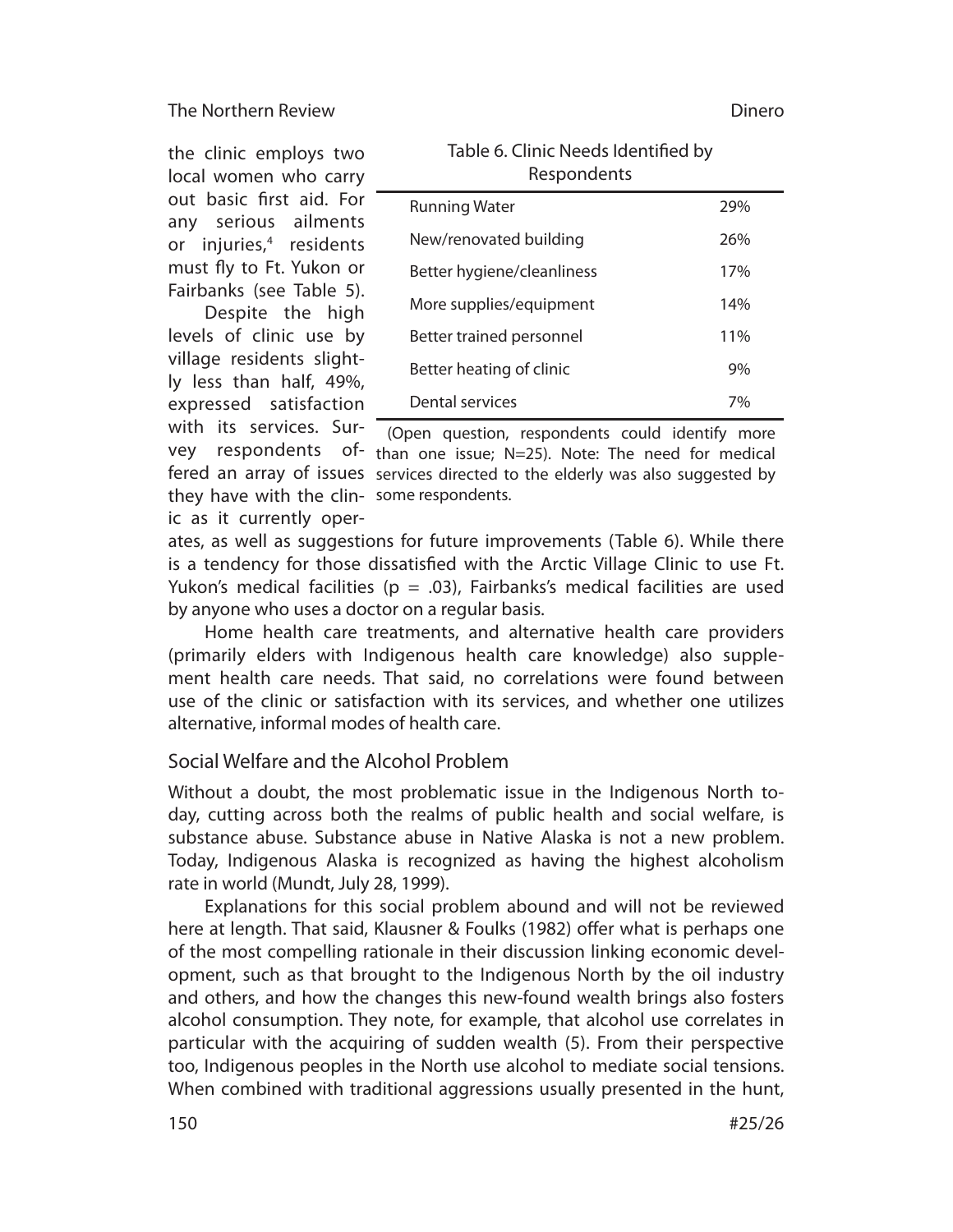The Northern Review

newly developed aggression towards either or both self and society arises.

Alcohol consumption in Arctic Village appears to fit within this paradigm. A 1935 tribal law prohibited alcohol in the village. This prohibition "worked," Raymond Tritt argues, until the 1960s. At that time, increased wealth among the villagers, and more ability to fly alcohol up from Fairbanks via friends or relatives, changed things (R. Tritt, August 6, 1999):

Then a lot of money started coming in the village. People were making money. So they can order booze...In the old days a plane came up once a week. Today they come 4 or 5 times in a day.

And yet, by the early 1980s, alcohol was recognized in the village as "only an occasional problem, as limited privacy in the village discourages it" (Lonner & Beard, 1982: 177). Also, even though the village is not truly "dry," alcohol problems are seen to be far more severe in those Native villages where no prohibition is in place (Landen, et al., 1997), perhaps making the problems in the village look small by comparison.

This was to change by the early 1990s when the village leadership made clear in "Do It Yourself" the concern that alcohol had become a substantial problem in the village that could no longer be ignored:

We, the Gwich'in Indians of Arctic Village, recognize the threats of alcohol and drugs to our people. We will never allow alcohol and drugs into Arctic Village legally. If any tribal member has knowledge of drugs or alcohol being in Arctic Village, it is their duty to the tribe to report this to the Chief and the Council. It is the Council's duty to hand out punishment for the offense. There will be no exceptions made or excuses accepted for poisoning our people with drugs or alcohol (35).

But controlling alcohol consumption in the village is not easy for logistical and social reasons. First, controlling the flow of alcohol into the community is difficult. It would mean checking bags as residents and visitors alike land at the airport, a responsibility few village members would want (R. Tritt, August 6, 1999).

Second, other community members often protect those who do access alcohol from sanction. Family ties within the community greatly discourage whistle blowing, as "they don't want to turn their relatives in" (Martinez, August 4, 1999). Last, while sanctions against drinking in town are strict, some who wish to drink go up to Dachenlee, a series of hills southeast of the village frequented by hunters pursuing caribou. There, villagers drink freely, with little fear of discovery.

The end result is that with increased income in the community, alcohol now enters the village on a substantial scale. The problem, in turn, correlates with increasingly common incidences of petty theft, family violence, injury, and even death (see Note 4, below). Council interest in hiring a tribal policeman is thus on the increase (Martinez, August 4, 1999). A U.S. Department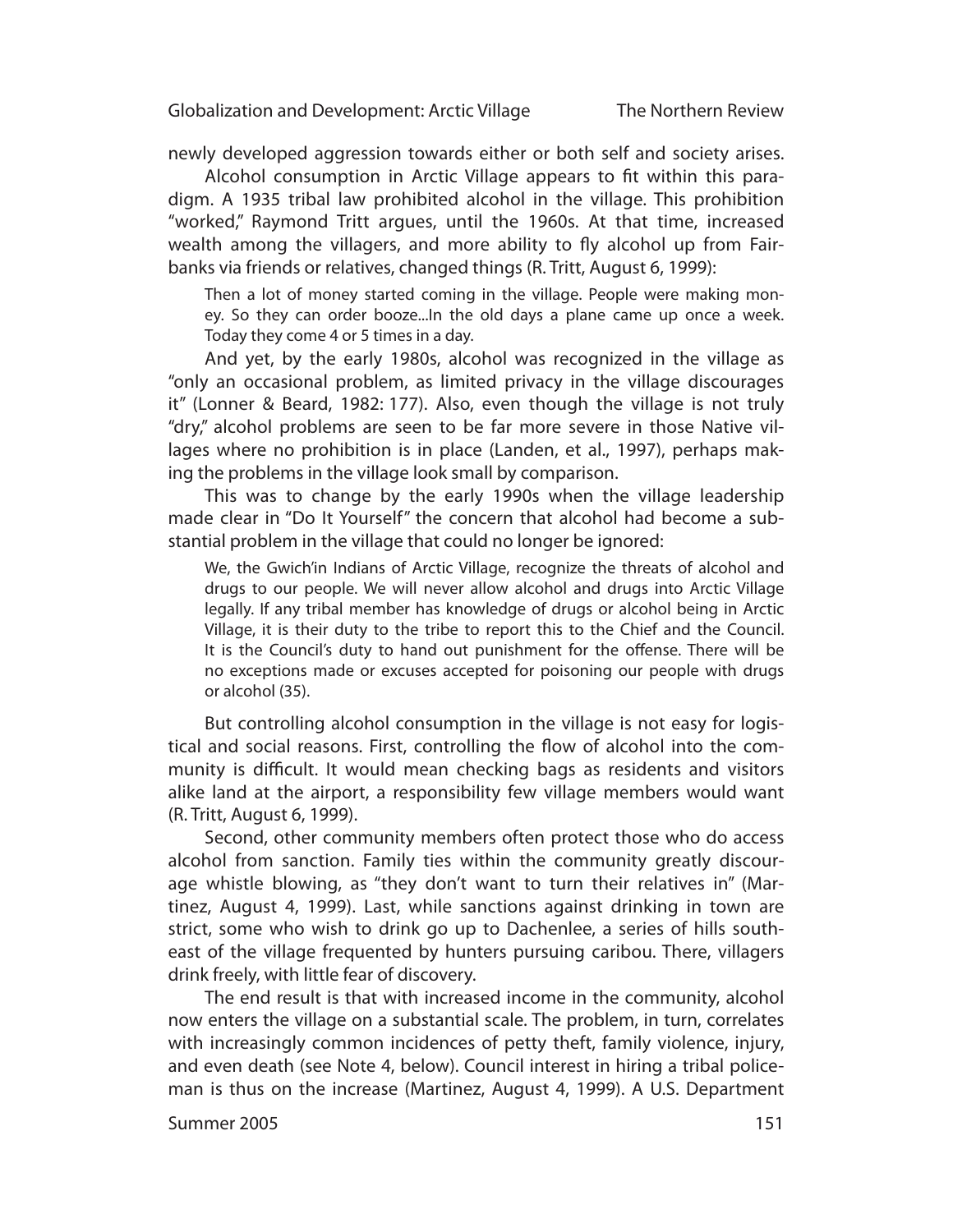of Justice grant of \$140,000 to provide policemen for Venetie and Arctic Village ("COPS Grant") may provide some assistance in this problematic area.

# Infrastructure Planning and Other Concerns

Last, "Do It Yourself" noted that Arctic Village had limited physical in-

frastructure. Ten years later, little had changed in this regard. And yet, few of the villagers view this as a high priority issue (Table 7). Even though their satisfaction ratings of the town infrastructure are generally low (see below), the highest priority issues were all social concerns.

Electrification and telephone service have existed in the community only since about 1980. That said, the streets of the village remained unpaved in 1999, and homes were still heated by wood stove. The village had no sewerage system; residents utilized outhouses and honey buckets.

There is no running water in the village. A water purification plant was built on the village periphery, to which a single tap is connected. Residents acquire their water in large plastic buckets, usually transported by ATV. Not all residents purchase this water, howsnow for their water needs.

| Needs Identified by Respondents                                |                          |  |
|----------------------------------------------------------------|--------------------------|--|
| Problem                                                        | Percentage<br>Identified |  |
| Village Council is ineffective                                 | 37%                      |  |
| Substance abuse                                                | 26%                      |  |
| Need local job opportunities                                   | 26%                      |  |
| Outside government<br>(Juneau, Washington is inef-<br>fective) | 14%                      |  |
| Need a bag checking system<br>at airport                       | 14%                      |  |
| Need youth educational/<br>recreational activities             | 14%                      |  |
| Need running water                                             | 11%                      |  |
| People are obsessed with<br>money/stealing                     | 11%                      |  |
| Need a police department                                       | 9%                       |  |
| Need to deal with trash<br>problem                             | 9%                       |  |
| People have no work ethic                                      | 7%                       |  |
| Poor parenting                                                 | 7%                       |  |
| Cost of living is too high                                     | 7%                       |  |
| Cost of air freight is too high                                | 7%                       |  |
| Community has lost its<br>elders                               | 7%                       |  |

Table 7. Village Problems and/or Planning

ever. Some, for example, Open question, respondents could identify more collect rainwater and melt than one issue; N=32). Note: The need for ser-The purification plant roads, a fire department and a new airport were is connected to the "new" also suggested by some respondents. vices directed to the elderly, new infrastructure/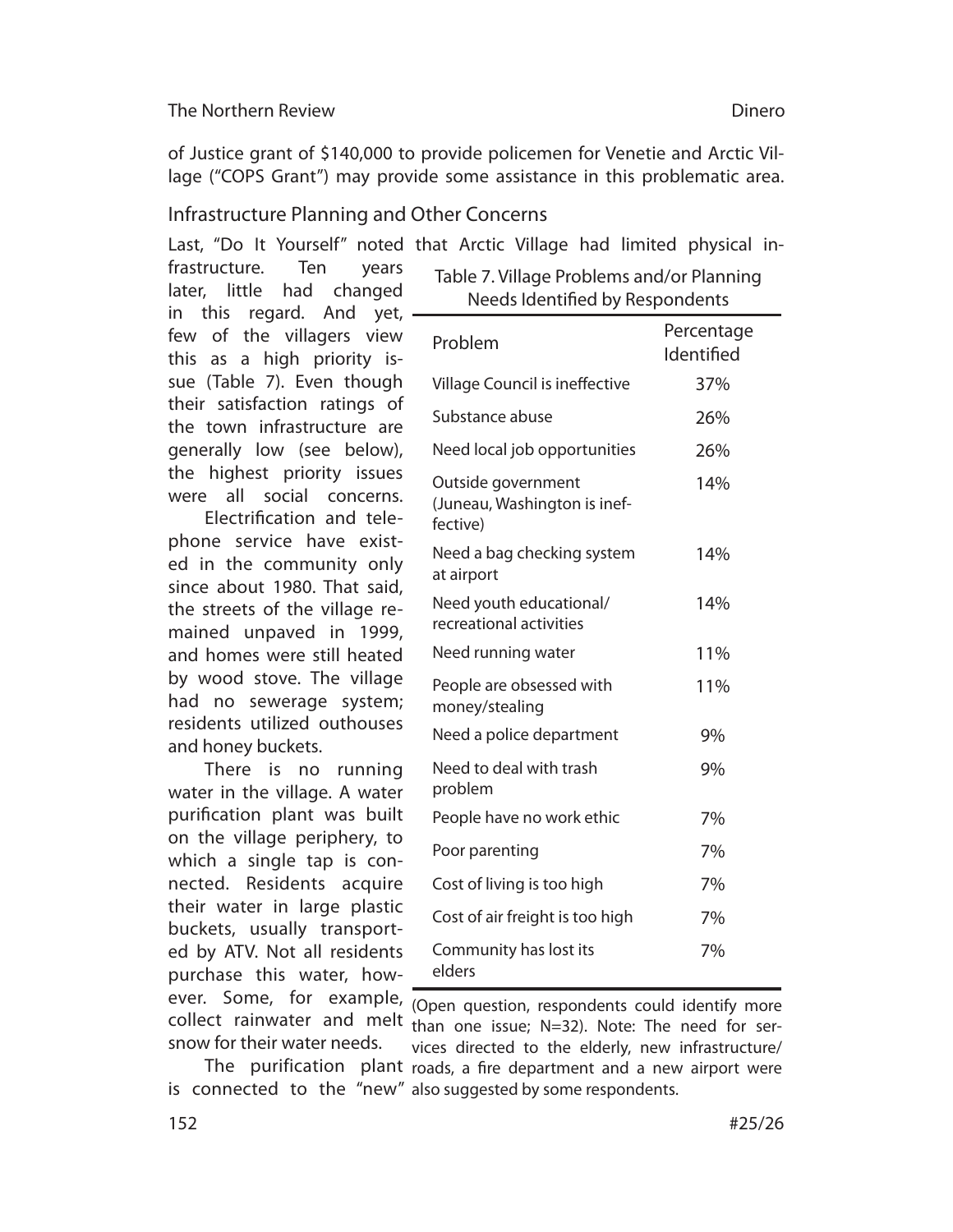The Northern Review

Washeteria (1990) that replaced the old Washeteria, built in 1972 (DIY, 1991: 26). The old building still stands, now empty and abandoned, in the center of the village. Only the schools are connected to the new Washeteria-purification plant, and thus have running water, flush toilets and showers.

Overall, the housing stock in the village is a mixture of old and new. According to the 1990 census, 50 houses existed in the village, of which 36 were actually occupied at the time, and 14 were vacant. The median value of these homes was \$16,900 (Alaska Department of Community and Regional Affairs).

In the 1950s and 1960s, the villagers built their cabins collectively, using a sawmill that today lies abandoned next to the Community Hall. No housing was then built in the village until the early 1990s, when the U.S. Government's Housing and Urban Development program (HUD) and the U.S. Department of the Interior's Bureau of Indian Affairs (BIA) began providing partially prefabricated housing to villagers at low or no cost (Jones, August 5, 1999).

A priority list developed by the Village Council determines who qualifies for HUD housing. In 1997, two houses were built, and in 1998, four houses were built. Only one HUD house was built during the summer of 1999.<sup>5</sup> In the future, only one HUD house is to be built per year, although residents can also approach the BIA individually for new housing assistance (Martinez, August 4, 1999).

In part, this cutback is in response to problems that have developed out of the new housing initiative. For example, the demands and costs of home maintenance are new to most villagers. New houses frequently degenerate under lack of care. Indeed, some houses built by HUD in the 1990s already required overhauling only three or four years after they were erected.

In summary, while the authors of "Do It Yourself" strove to make the document a user-friendly plan for the future, the novel nature of village service provision has made its implementation problematic. Historically, the Alaskan Gwich'in provided everything they needed themselves; they did not rely on an external provider for their various basic needs. Now that outsiders provide for most of their planning needs, a level of dependency—and indeed, resentment—has arisen in the community.

The results of the ideas introduced by "Do It Yourself" are therefore mixed. For while residents appear to be better off in western terms than their grandparents (or even parents) due to the variety of services now available to them, there is a growing sense of frustration in the village. Significantly, this anger is aimed primarily at the local Village Council, outside government agencies, and indeed, one's fellow village residents. Indeed, when asked to rate the village services, villagers rated the services most directly connected to the Council lower than other services in the village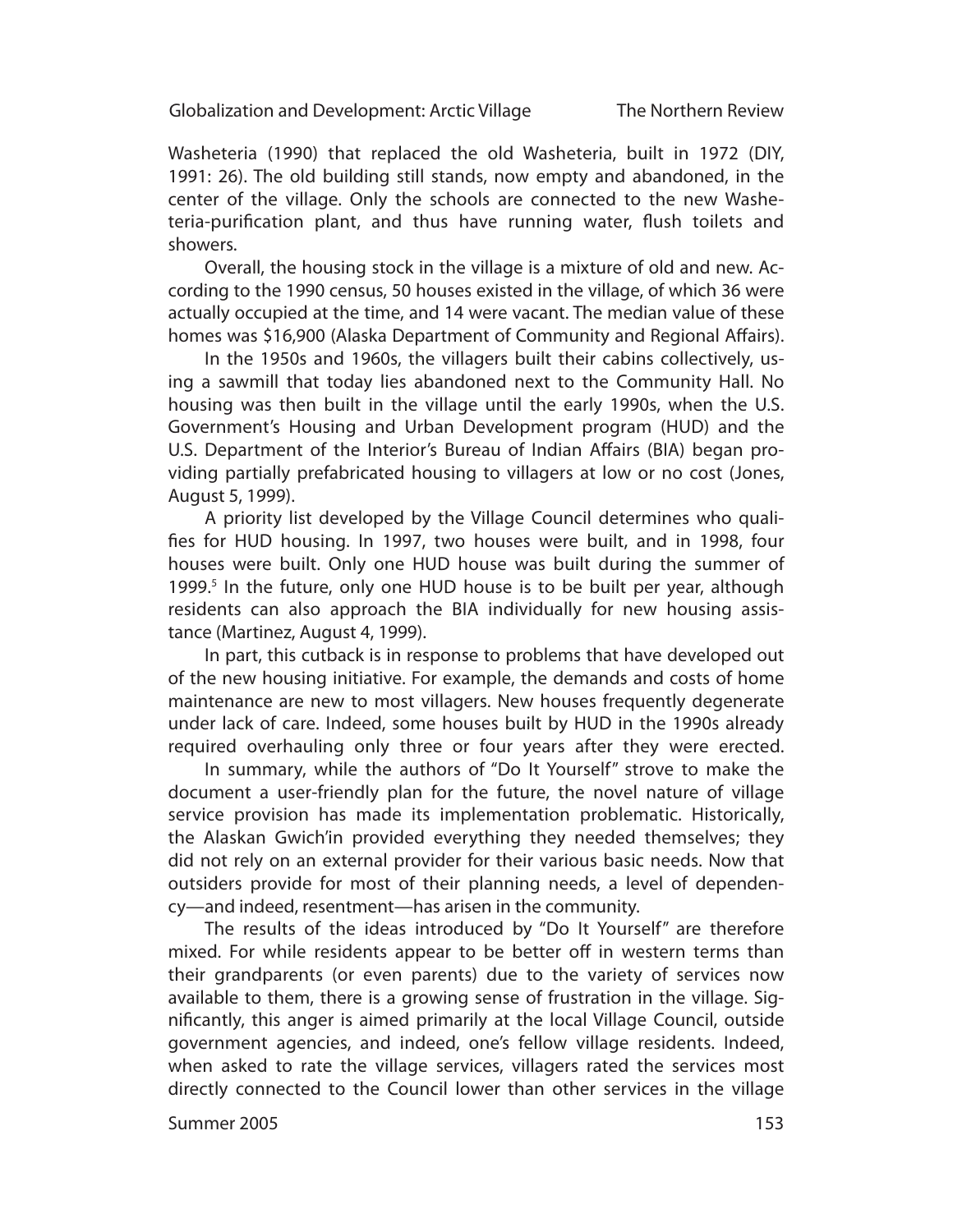(Table 8). While respondents' ratings were found to cor- $$ relate with various personal traits (age, gender, marital status, education, and frequency of time spent outside of the village), criticism of the Village Council and its policies was found to cut

| Satisfaction with Various Village Services                        |     |
|-------------------------------------------------------------------|-----|
| Water                                                             | 69% |
| Air Service                                                       | 63% |
| Electricity                                                       | 51% |
| Clinic/Health                                                     | 49% |
| Sanitation (solid waste)                                          | 37% |
| Schools/Education                                                 | 34% |
| Federal/State Programs (BIA/HUD<br>Housing, weatherization, etc.) | 26% |
|                                                                   |     |

Table 8. Percentage of Respondents Expressing

across all village strata. This dynamic is a common one in small rural communities, and is a difficult mold from which to emerge. One possible solution has come through the election for First Chief in 2001 of a community member who only recently returned to the village after having spent considerable time away in Fairbanks and elsewhere in the state. His familial connections in the village are crucial to his acceptance as a model leader. At the same time, however, he has brought new ideas and innovations to the governance of the village. While it is too soon to evaluate his effectiveness, it is clear that such a model may prove somewhat more effective than those of the past, insofar as he is neither a typical "insider" nor "outsider" to village political developments.

# Discussion: The Future of Community Development in Arctic Village

The 1991 "Do It Yourself" document presented the priorities of the Arctic Village Council leadership at that time. The document was innovative in the Gwich'in community, in that it verbalized, perhaps for the first time, a sense of Gwich'in identity and purpose; it was a testament to Gwich'in values, beliefs, and ideals.

Furthermore, what is also significant about the document from a planning perspective is that it was largely more reactive to outside forces than proactive or anticipatory. Such a strategy has a long history in the field of planning but it has generally been replaced today by frameworks that seek to prepare for a variety of eventualities, rather than to respond to them after the fact. This is most apparent in the Council Resolutions section of the document (41-42; see Figure 2). In this regard, at least, the document can be seen as a blueprint for perpetuating Gwich'in identity, as opposed to fostering a sense of communal identity within the physical community of Arctic Village.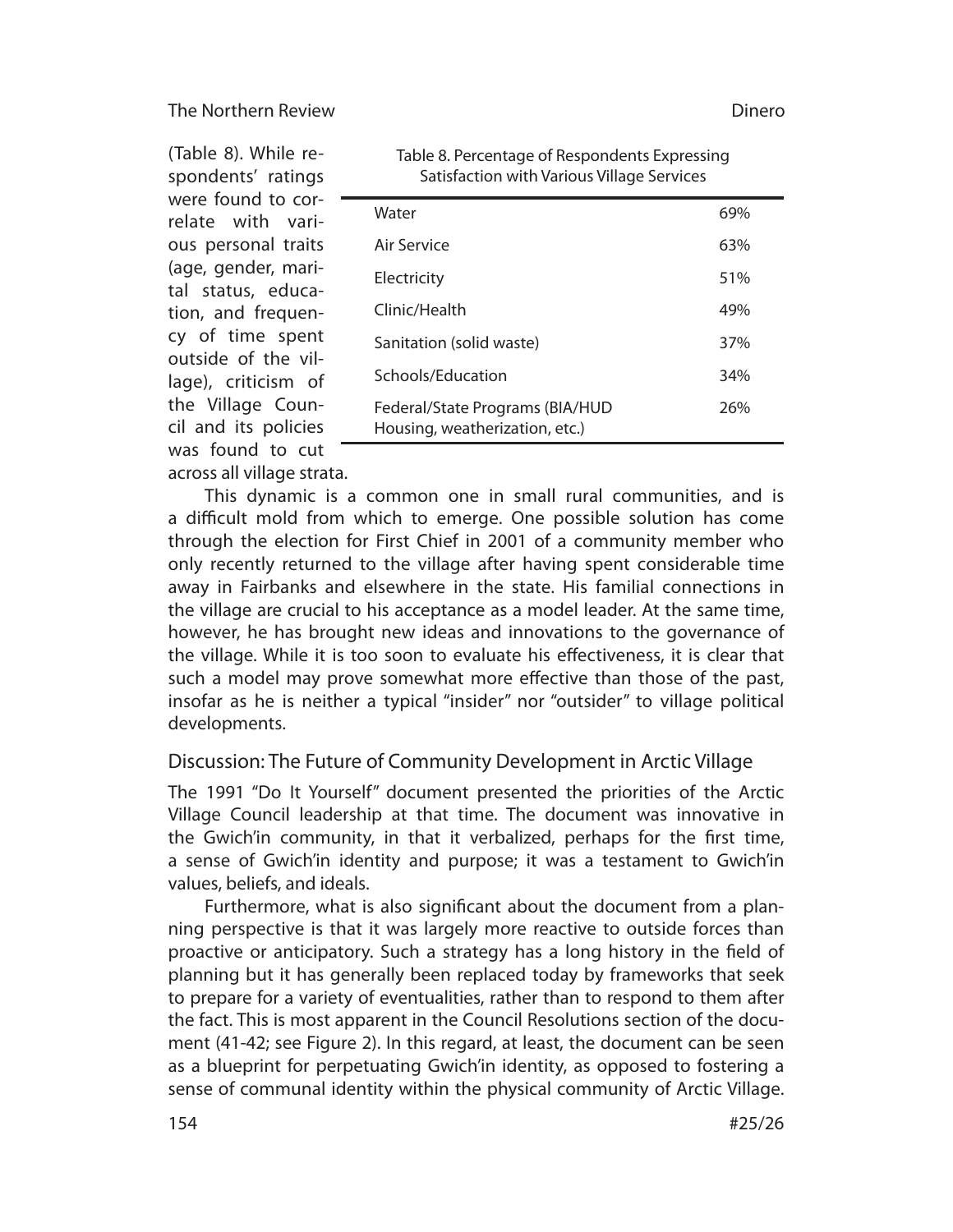The Northern Review

Indeed, the document well fits community-planning models found in other parts of the North. Copet's model (1992), for example, requires that the strong links between environment, settlement, and community be embraced in order to fully facilitate planning in small Aboriginal communities. His emphasis upon the central role of land, and the bond it forms between the Aboriginal world view and the planning perspective (39) is well represented in the Arctic Village planning case.

But what is not found there is what he refers to under the general rubric of "education":

Education must not end with the "planners." Education should be provided for community residents. Residents should be informed of the forms and functions of community planning and why it is important to "plan" given the complex political and economic forces at work within the different govern-

### Figure 2. Arctic Village Council Resolutions Source: Adapted from "Do It Yourself," 1991.

- The Gwich'in language will be spoken a minimum of two days a week in the village;
- The Village will pursue Federal funds directly, rather than via the BIA or Tanana Chiefs;
- The Village will seek to attain more control at the school, especially regarding hiring and firing of teachers;
- The Village will be kept alcohol and drug-free;
- The Council will send in the mail an explanation of tribal member responsibilities, and their role in the village;
- The Council will oppose gas/oil development in the Arctic National Wildlife Refuge;
- Parents must train their kids;
- The sale of antlers, meat, or hides is banned;
- Sale of Native Allotments on tribal land is prohibited;
- The community will "deal with" the issue of marriage to non-tribal members;
- All projects will be run by the Village Council;
- The Council will create four standing committees:
	- Educational/School Committee
	- **Tribal Affairs Committee**
	- Culture and Heritage Committee
	- Social and Economic Development Committee
- The Council will designate a "Village Protection Officer," to undertake law enforcement, get parents to control their kids, and investigate complaints.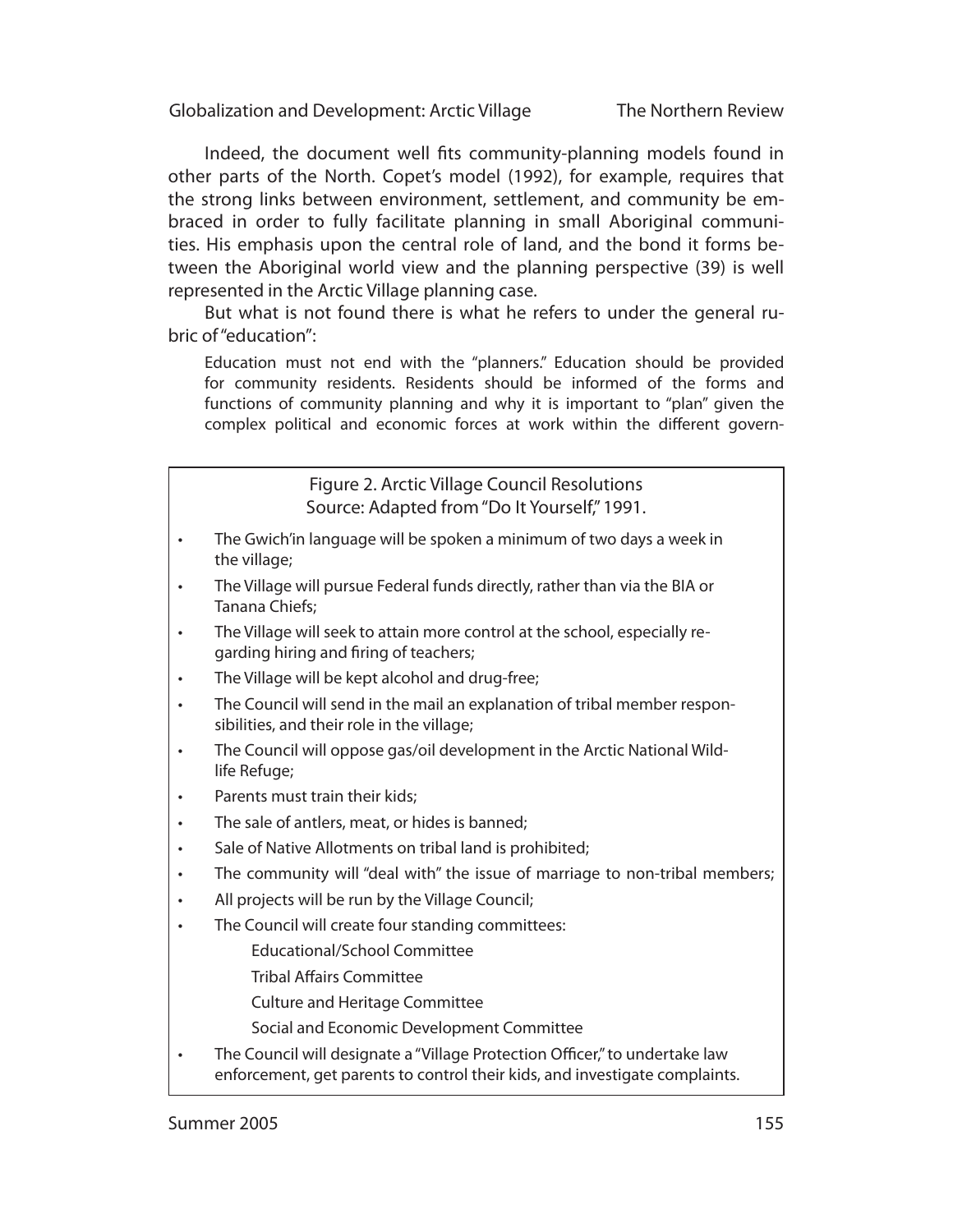mental levels present....An integral means of fostering education...is citizen participation. (44, emphasis added)

What also is not taken into account in the "Do It Yourself" document—and indeed what may be the most significant oversight—is what Wharf (1991) calls the "irrational" aspects of planned change. These factors, while difficult to fully quantify or diagram in a logical or rational light, are central to the success or failure of planning in Aboriginal communities, for they are found in every community. They are

the contributions of owed favors, personal relationships, the sudden availability of resources [most especially Federal Government funds in the case of Arctic Village], among other factors. [As a result of these], change at all levels usually proceeds in a 'muddling through' fashion whereby small changes occur in an incremental, sometimes planned, but often accidental or fortuitous fashion. (138)

Thus, more than a decade since "Do It Yourself" was published, the Nets'aii Gwich'in community of Arctic Village continues to be transformed within a global economy and society. And yet, while the community is no longer semi-nomadic or entirely dependent upon subsistence (Dinero, 2002), it is apparent too that many villagers have not embraced settled communal village life. While a combination of social and economic factors play a role here, the point is that many do not use the services provided by the Village Council, and thus do not have access to modern accouterments of an urbanized lifestyle. Others, similarly, are not satisfied with the services that they do use.

While from a planning perspective such a lack of integration may appear problematic, the lack of a "community mentality" or sense of singularity of purpose among village residents may stem in part from their Indigenous culture and history. The fact that villagers appear to feel alienated from the village leadership is also significant. Added to this are increasing divisions and resentments between those who work in wage labor or who have obtained western-style education—who often comprise positions of leadership—and those who are less educated or unemployed.

In effect, the more educated and employed—who also have encouraged white outsider assistance in the Council, for example, and who seek to encourage an increase in village tourism—are seen by some within the community as threats to the basic communal fabric, "sell-outs" whose efforts to incorporate western and traditional ways serve to work to the Gwich'in community's detriment as a whole. And yet, the outsider might suggest that it is these same individuals who are seeking not only to protect Gwich'in identity and the traditional way of life, but also to do so through western means.

To be sure, resident levels of dissatisfaction with a variety of village facilities and services may also be due to a sense of disaffection from the village planning process (Lessard, 1990: 70) and a sense that those who follow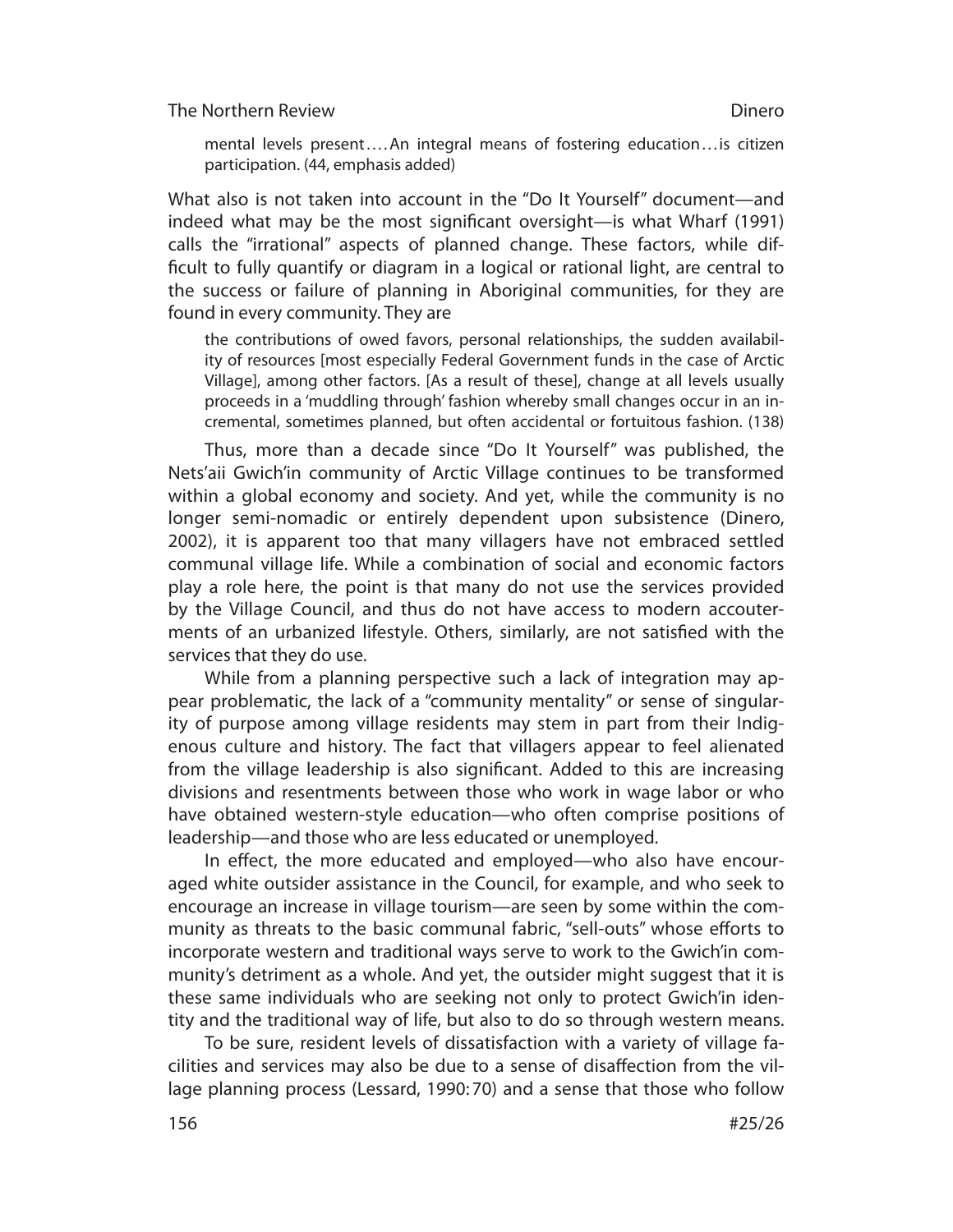The Northern Review

the western capitalist path now enjoy access to power and status once dictated by lineage, age, and "wealth" (not monetarily defined, but rather, one possessing "unusual energy, resourcefulness, and industry, ... shrewdness [and] generosity and concern for the common weal" (Slobodin, 1981: 524). The villagers' sense of powerlessness in relation to Juneau and Washington only furthers the inability of the Village Council to implement a future local planning agenda that could potentially please the majority of village residents.

Thus, if Arctic Village is to improve village quality of life for all its residents, it is essential that more villagers begin to discuss how to bridge some of the internal divisions now extant in the community. Such an internal dialoque is essential in perpetuating Gwich'in sovereignty and control over their land, their semi-subsistence lifestyle, and all future planning needs with limited state or Federal interference. At the same time, village council members must become more attuned to some of the ways in which the village could be molded into more of a community.

The Gwich'in of Arctic Village, Alaska seek to maintain a precarious balance: maintaining past traditions and values within an increasingly settled, wage labor-oriented and technologically dependent village setting. And while the Gwich'in may rue the day that the first European set foot on their soil, there is no way to now turn back the clock. "We can not go back to the bow and arrow," one Council leader said in the 1999 survey. "We can only move forward."

In truth, there are few simple answers to the village's social and community planning issues. But after some 10,000 years of survival against the severest of odds, the Gwich'in are most certainly well suited to pursuing their own best solutions to these challenges. "We are survivors," concludes Gwich'in Lois Law. "We can balance the two worlds, go back and forth, and recapture the spirit of what made us who we are."

That said, some Gwich'in have also come to rely on western-oriented planning systems to serve as a bridge between the Gwich'in and white worlds. To date, not all of the community has exhibited a willingness or desire to turn to the ways of the outside world for assistance. From a western planning perspective, however, one may contend that the continuation of this process is crucial to communal development. And yet, one must also see that, in the final analysis, the Council is not using planning in order to further communal development in a manner that will make it more like white America. On the contrary, the Gwich'in of Arctic Village have turned to western-style planning as a way of helping them to continue to be who they are and always have been—the "Caribou People of the Chandalar."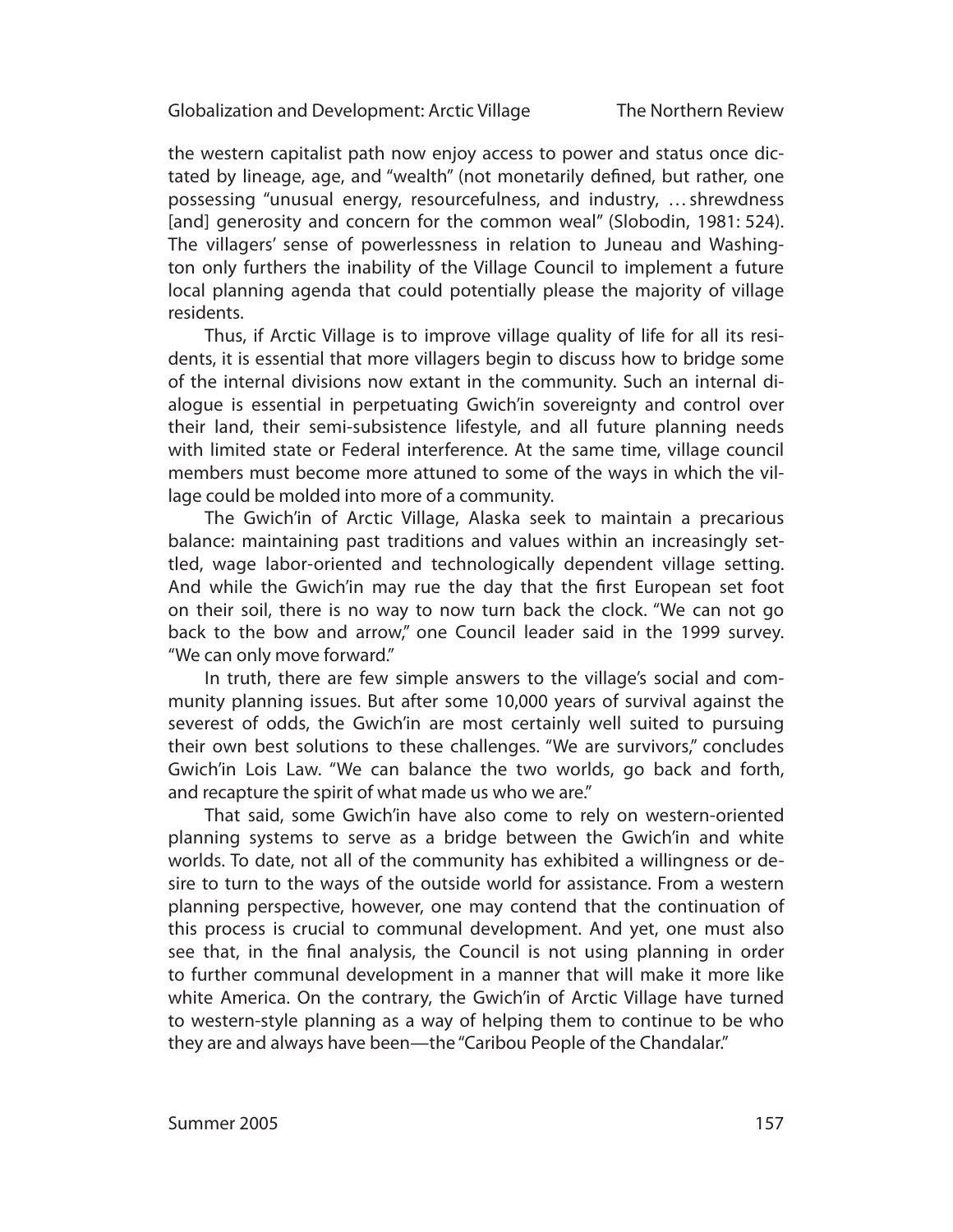# Acknowledgements

The author wishes to thank the National Endowment for the Humanities (Grant #FT-44687-99)) and Philadelphia University for supporting this research. I also wish to thank the residents of Arctic Village for their kindness and generosity in opening their homes to me, in particular my "Teacher-Professor," Timothy Sam.

# About the Author

Steven C. Dinero is Associate Professor of Human Geography at Philadelphia University, Philadelphia, Pennsylvania, USA.

# **Endnotes**

- 1. In some ways, the community has never fully "settled" in the western sense of the word. Even today, movement between residences in Arctic Village, Venetie, Fairbanks, Fort Yukon, and hunting camps in the region is prevalent.
- 2. A methodological caveat concerning conducting summer research is perhaps in order here. While logistically, summer is a preferred time to undertake research in such a severe clime, it must be recognized that the observations discussed here were made when weather conditions, food availability, wage labor job availability, and transportation-communication links both within the village and between the village and the outside world were at their optimum. Responses to some of the questions posed may be more positive or optimistic than might otherwise be the case if given during the cold, dark winter months.
- 3. In other words, a .05 significance or less indicates a likelihood that the data tested could appear by sheer chance. For example, a .05 significance suggests that there is a 5% chance that the statistics tested could create such a chisquare simply by chance without any association existing between them.
- 4. While living in the village, I was privy to information regarding two unrelated accidents requiring emergency care. In the first instance, an old oil barrel exploded as a middle-aged male resident attempted to use a blow torch to remove its lid; he was air lifted to Fairbanks with serious burns to his face and upper body hours after the incident occurred. In the second incident, a twenty-year-old male fell while drinking heavily, sustaining a blow to the head. He died before help could be reached.
- 4. This house was unique in two respects. First, it was the only turquoise blue home in the village. Second, it was the only home equipped with a handicap ramp, as its new owner had been partially disabled in a traffic accident in Fairbanks some months earlier.

# Bibliography

Published Sources

Andrews, Elizabeth F. (1977). "Report on the Cultural Resources of the Doyon Region, Central Alaska, Vol. 1." Occasional Paper No. 5. Anthropology and His-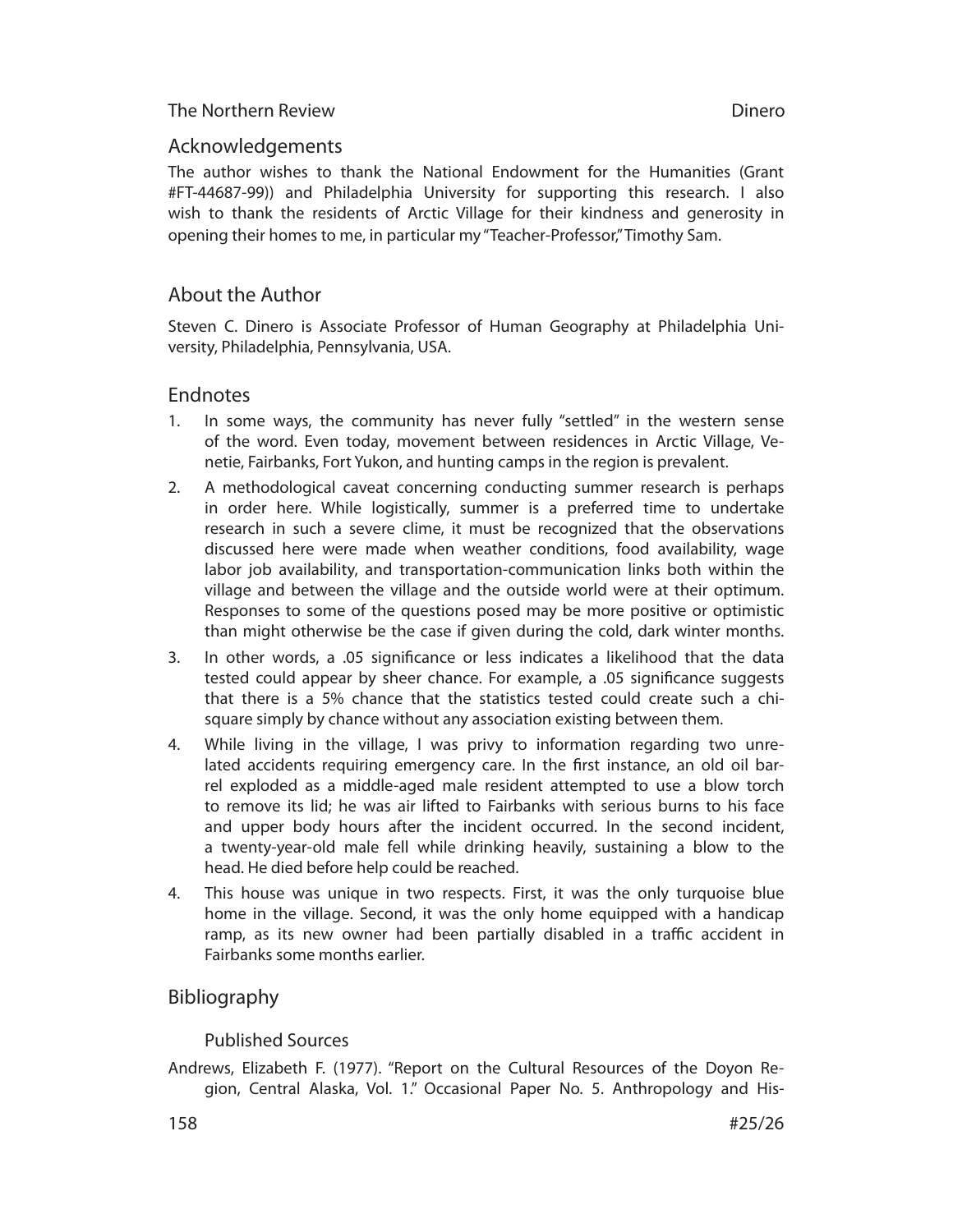toric Preservation. Fairbanks, AK : Cooperative Park Studies Unit, University of Alaska, Fairbanks.

- Arnold, Robert D., et al. (1976). Alaska Native Land Claims. Anchorage, AK: The Alaska Native Foundation.
- Caulfield, Richard A. (1983). "Subsistence Land Use in Upper Yukon Porcupine Communities, Alaska" (Dinjii Nats'aa Nan Kak Adagwaandaii). Technical Paper No. 16. Fairbanks, AK: Alaska Department of Fish and Game, Division of Subsistence.
- Copet, Wayne. (1992). "An Approach to Community Planning in Aboriginal Settlements." Canadian Journal of Native Studies. Vol. 12(1): 37-50.
- "COPS Grant to Let Venetie Hire Two Police Officers." (May 13, 1999). Fairbanks Daily News-Miner.
- Dinero, Steven C. (2002) "Analysis of a 'Mixed Economy' in a Native Alaskan Settlement: The Case of Arctic Village." Canadian Journal of Native Studies, 23(1): 135-164.
- Dinero, Steven C. (1996). "Observation, Advocacy or Interference? Undertaking Research in a 'Fourth World' Community." Humanity & Society, 20(3): 111-132.
- Hadleigh-West, Frederick. (1963). "The Netsi Kutchin: An Essay in Human Ecology." Unpublished doctoral dissertation. Department of Geography and Anthropology. Baton Rouge, LA: Louisiana State University and Agricultural and Mechanical College.
- Hosley, Edward H. (1966). "Factionalism and Acculturation in an Alaskan Athapaskan Community." Unpublished doctoral dissertation. Department of Anthropology. Los Angeles, CA: University of California at Los Angeles.
- Klausner, Samuel Z. and Edward F. Foulks. (1982). Eskimo Capitalists: Oil, Politics And Alcohol. Totawa, NJ: Allanheld, Osmun & Co. Publishers, Inc.
- Korsmo, Fae L. (1994). "The Alaska Natives," in Polar Peoples: Self-Determination & Development. Minority Rights Group (ed.). London: Minority Rights Group.
- Kruse, John A. (1982). Subsistence and the North Slope Inupiat: The Effects of Energy Development. Man in the Arctic Program. Monograph No. 4. Anchorage, AK: Institute for Social and Economic Research, University of Alaska.
- Landen, Michael G., et al. (1997). "Alcohol-Related Injury Death and Alcohol Availability in Remote Alaska." Journal of the American Medical Association, 278: 1755-58.
- Lessard, Marie. (1990). "Environmental Quality of the Relocated Cree Village of Chisasibi as Perceived by the Residents." In James S. Frideres and Joseph E. DiSanto (eds.) Natural Resource Development and Social Impact in the North. American University Studies. Series XI: Anthropology and Sociology, Vol. 42, pp. 63-74. New York, NY: Peter Lang.
- Lonner, Thomas D. and Stuart Wilson Beard. (1982). "Part II. Arctic Village." In Sociocultural Assessment of Proposed Arctic National Wildlife Refuge Oil and Gas Exploration. Prepared for the US Department of the Interior by the Arctic Environmental Information and Data Center. Anchorage, AK: US Department of the Interior.
- Mishler, Craig (ed.). (1995). Neerihiinjik: Johnny Sarah Googwandak (We Traveled From Place to Place: The Gwich'in Stories of Johnny and Sarah Frank). Fair-